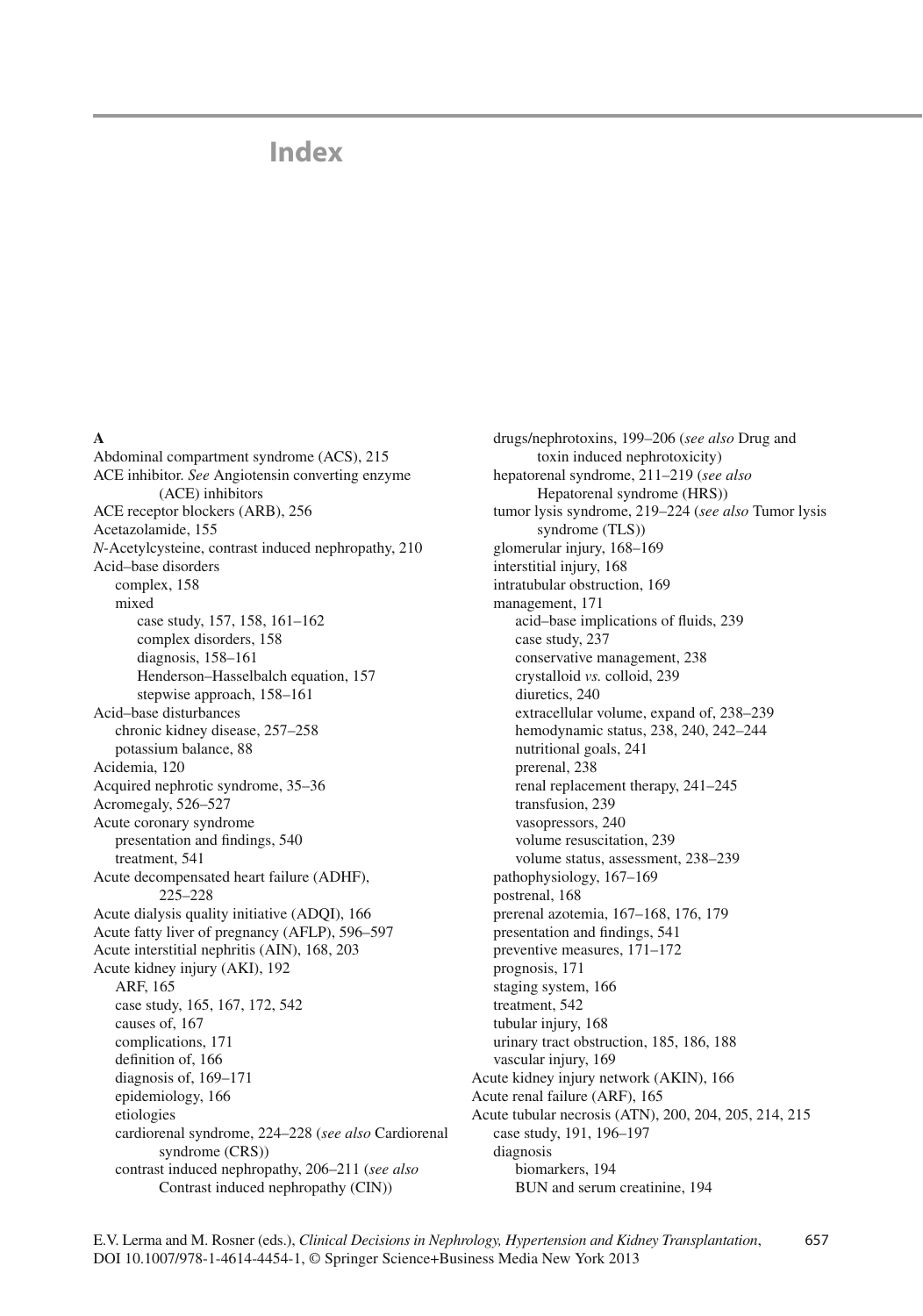Acute tubular necrosis (ATN) (*cont*.) history and physical examination, 193–194 renal biopsy, 194-195 risk factors for, 194 ultrasound , 194 urinalysis, 194 differential diagnosis, 195 early prediction/prevention, 196 etiology, 192 management, 195, 196 pathophysiology inflammation, 193 tubular changes, 193 vascular abnormalities, 192-193 prognosis, 195-196 Acute uric acid nephropathy, 602 ADQI. *See* Acute dialysis quality initiative (ADQI) Adrenal adenoma, 521, 522, 529 Advanced glycation end-products (AGEs), 550 Adynamic bone disease, 264 AGEs. *See* Advanced glycation end-products (AGEs) Aging, CKD case study, 315, 320 functional status, 318-319 morbidity and mortality, 318 renal replacement therapy, 319-320 senescence kidney, 316 structural and histological changes, 316 AIN. *See* Acute interstitial nephritis (AIN) AKI. *See* Acute kidney injury (AKI) AKIN. *See* Acute kidney injury network (AKIN) AL-Amyloidosis , 624–625, 627 Albumin, hepatorenal syndrome, 218 Albumin-to-creatinine ratio, 20 Albuterol (Salbutamol), for hyperkalemia, 98 Alcohol, 510-511 Aldosterone, 89, 94, 95 Alemtuzumab, 402 Alkalemia acid-base disorders, 159 definition of, 152 diagnosis, 154 Alkalosis, definition of, 151 Allopurinol , 647, 648, 651, 652, 656 for tumor lysis syndrome, 222-223 Alport syndrome (AS), 44, 615–616 Alveolar hyperventilation, respiratory alkalosis, 151, 152 Alveolar hypoventilation, respiratory acidosis, 143-144 American College of Radiology, 208 American College of Rheumatology (ACR), 551-553, 565–566 criteria, ANCA-associated vasculitis, 70 Aminoglycosides, acute tubular necrosis, 192, 195 ANA. *See* Antinuclear antibodies (ANA) ANCA-associated vasculitis (AAV), serologic testing Churg–Strauss syndrome (CSS), 70 and disease flares, 71-72 ELISA, 71 immuno fluorescence (IIF), 71 microscopic polyangiitis (MPA), 70

polyarteritis nodosa (PAN), 70 renal-limited vasculitis (RLV), 70 Wegener's granulomatosis (WG), 70 Anemia, CKD, 257, 276, 277 ACE inhibitors, 276 adjuvant therapy, 282, 284 case study, 275, 280-281, 284 causes of, 290 clinical manifestations, 276 correction, 290 darbepoetin, 276, 278–279 definition, 275 diagnosis of,  $275-276$  erythropoietin stimulating agent (ESA) continuous erythropoietin receptor activators, 278, 279 dosing guidelines, 278 hyporesponsiveness, 279 side effects, 280 use of, 278-280 iron deficiency (see Iron deficiency anemia) KDOQI guidelines, 275, 282 prevalence , 275–276, 290 reticulocyte count, 276 treatment of CHOIR Study, 277 CREATE Study, 277-278 meta-analysis, 278 Normal Hematocrit Study, 277 TREAT Study, 278 Angiotensin converting enzyme (ACE) inhibitors, 256, 482–484, 489, 528, 529, 585 Angiotensin-II, potassium disorders, 93-95 Angiotensin receptor blocker (ARB), 484, 485 Anion gap, metabolic acidosis, 125–126 Antegrade and retrograde pyelography, urinary tract obstruction, 188 Anti-chromatin antibodies, 566 Anti-C1q antibodies, 72-73, 567 Antidiuretic hormone (ADH), hyponatremia, 80, 81 Anti-glomerular basement membrane (GBM) disease antibodies, 69 rapidly progressive glomerulonephritis, 52–53, 56, 57 serologic testing, 69 Antihypertensive and Lipid-Lowering Treatment to Prevent Heart Attack Trial (ALLHAT), 482 Anti-neutrophil cytoplasmic antibody (ANCA), 53, 56 disease associations, 71 Antinuclear antibodies (ANA), 563 Antiphospholipid Ab syndrome (APLS), 73 Antiproteinuria, hypertension, 256, 484 Antiretroviral therapy, 584-585 Anuria, AKI, 165, 168 Aortic dissection case study, 540 presentation and findings, 539 treatment, 539-540 Apparent mineralocorticoid excess, 523-524 Aquaporin, 609 Aquaretics, cardiorenal syndrome, 227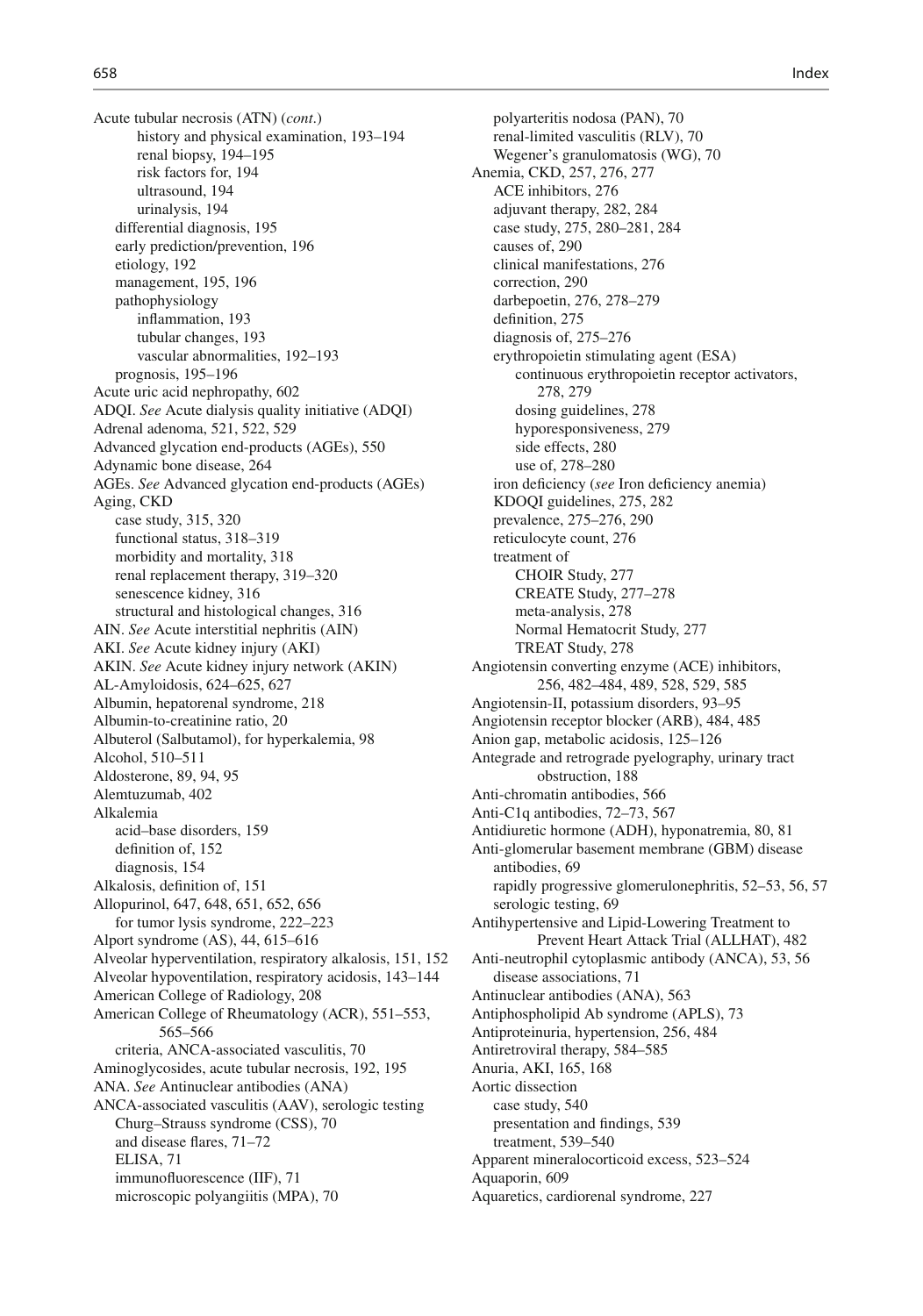ARAS. *See* Atherosclerotic renal artery stenosis (ARAS) ARB. *See* Angiotensin receptor blocker (ARB) Arcila, A. , 143 ARF. *See* Acute renal failure (ARF) Arteriography, renal, 27-28 Arteriovenous fistulas (AVF), hemodialysis, 336, 344 AS. *See* Alport syndrome (AS) ASCT. *See* Autologous stem cell transplantation (ASCT) Atherosclerotic renal artery stenosis (ARAS), 520-521 ATN. *See* Acute tubular necrosis (ATN) Autoantibody specificities, in SLE, 565–566 Autologous stem cell transplantation (ASCT), 628-629 Automated peritoneal dialysis (APD), 355 Autosomal dominant polycystic kidney disease abdominal CT scan, 608 berry aneurysms, 609 case study,  $617-618$ clinical manifestations, 607-608 dialysis/transplant, 613-614 fabry disease, 617–618 genetics , 609–610 hematuria, 613 hereditary nephritis, 614–616 hypertension management, 613 insulin-like growth factor, 610 liver cysts, 609 local renal complications, 608 management,  $611-613$ pregnancy, 614 primary cilium, 610 progressive renal dysfunction, 608 renal cystic disease, 611-612 renal cysts, 610 slow progression somatostatin, 613 tolvaptan, 613 sonographic criteria, 611 TBMN, 616-617 Azathioprine , 404 . *See also* Mycophenolate mofetil (MMF) Azotemia. *See* Prerenal azotemia

#### **B**

Baltimore Longitudinal Study of Aging, 316 Banff classification, 415 Barbiturates, 146 Baroreceptors, hypovolemic hyponatremia, 81 Basiliximab, 402 Belatacept, 402 Benzodiazepines, 146, 147 Berry aneurysms, 609 Beta-2 adrenergic agonists, intracellular potassium shift, 98 Beta blockers, 500, 543, 557 Beta-2 microglobulin (B2M), 622 Bisphosphonates, calcium disorders, 108 BK nephropathy (BKN), 439-440 BK virus (BKV), 439-442 BK virus nephritis (BKVN), 464 Blood gas, metabolic acidosis, 121, 122, 129-130

Body surface area (BSA), creatinine clearance, 14 Bohr effect, metabolic acidosis, 123 Bone disorders, chronic kidney disease, 257 Bortezomib, 628, 629

### **C**

Caffeine, 511 Calcific uremic arteriolopathy (CUA). See Soft tissue calcification Calcineurin inhibitor toxicity (CNI), 465 Calciphylaxis. See Soft tissue calcification Calcitonin, calcium disorders, 108 Calcium administration, hyperkalemia, 97–98 Calcium-alkali syndrome, 138 Calcium channel blockers (CCBs), 482-485, 489, 500, 557 Calcium disorders bisphosphonates, 108 calcitonin, 108 case study, 109 clinical features, 106 complications, 109 corrected calcium, 104 diagnosis, 106-107 differential diagnosis, 107-108 diuresis, 108 epidemiology, 104 etiology/pathophysiology CKD, 105-106 hypoparathyroidism, 105 milk-alkali syndrome and granulomatous diseases, 105 primary hyperparathyroidism and malignancy, 104–105 vitamin D deficiency, 105 glucocorticoids, 108 hypercalcemia, 104-109 hypocalcemia, 104-109 nephrocalcinosis, 106 parathyroid gland, 108 prognosis, 109 PTH, 104, 107-108 vitamin D, 105 Calcium oxalate, 648 Calcium oxalate dihydrate crystals, 641 Calcium phosphate crystals, 641 Calcium phosphate stones, 648 CAN. *See* Chronic allograft nephropathy (CAN) Cardiac dysrhythmias, hypokalemia, 89 Cardiorenal syndrome (CRS) acute decompensated heart failure, 225-228 aquaretics, 227 case study, 224-225, 228 central venous pressures, 226 clinical features, 226 definition, 225, 226 diagnosis, 226-227 diuretics, 227 epidemiology, 225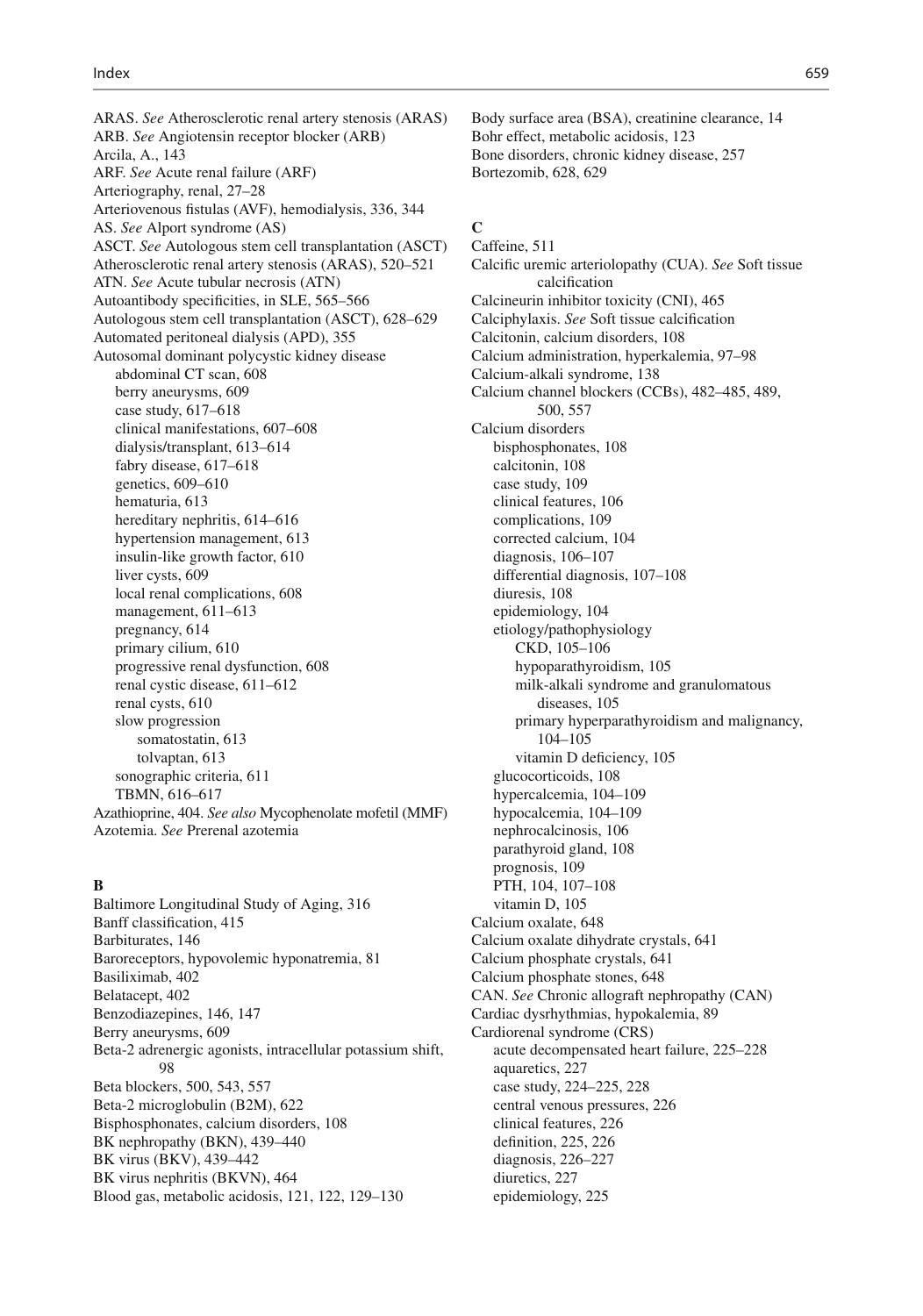Cardiorenal syndrome (CRS) (*cont*.) inotropes, 227 management, 227 natriuretics, 227 pathophysiology, 225-226 prognosis, 228 ultrafiltration, 227-228 Cardiovascular disease (CVD), 558 and chronic kidney disease, 255 Cast nephropathy, 623 Casts, in urine,  $22-23$ Cation-exchange resins, hyperkalemia, 99-100 CCBs. *See* Calcium channel blockers (CCBs) Central nervous system infection, 453 Central pontine myelinolysis. *See* Osmotic demyelination syndrome (ODS) Chemoreceptors, metabolic acidosis, 123, 124 Chronic allograft nephropathy (CAN), 465-466 Chronic kidney disease (CKD), 7, 105, 484 ACCOMPLISH trial, 290 acidosis, 291 aging case study, 315, 320 functional status, 318-319 morbidity and mortality, 318 renal replacement therapy, 319-320 senescence kidney, 316 structural and histological changes, 316 anemia ( *see* Anemia, CKD) bicarbonate supplementation, 258 birth weight, 254 blood pressure management, 289, 290 case study, 251, 258-259, 287-288, 294 causes of, 288 definitions, 251-252 description, 287 dyslipidemia, 293-294 in elderly, 317 cystatin C, 317 functional status, 318-319 glomerular filtration rate measurement, 316, 317 hypotension, 319 Kidney Disease Outcome Quality Initiative  $K/DOQI$ ), 315 morbidity, 318 mortality, 318 multidisciplinary care, 318 prevalence, 315 renal replacement therapy, 319–320 ergocalciferol dose repletion, 269 ethics advanced care planning (ACP), 311 case study, 309–310, 313–314 dialysis, initiation of, 310 dialysis, withdrawal from, 310-311 Emergency Medical Treatment and Active Labor Act, 312 end-of-life issues, 311 renal transplantation, 313 unfunded patients, dialysis in, 312–313

GFR, 252 history and physical exam, 254 hypertensive nephrosclerosis, 289 incidence, 288 lowering agents, 270, 271 metabolic abnormalities, 255 microalbuminuria, 288, 291 mineral and bone disorder biochemical markers, 263 biochemistry, 265-267 case study, 263, 272 complications, 264 KDIGO, 264 KDOQI, 264 management guidelines, 264 monitoring recommendations, 267-268 treatment, 268-272 modifiable risk factors anemia, 257 cardiovascular disease, 255 dyslipidemia, 256 electrolyte and acid–base disturbances, 257–258 glycemic control, 257 hypertension, 255-256 mineral and bone disorders, 257 proteinuria , 256 uric acid, 257 multidisciplinary CKD clinics (MDC), 254 NKF/KDOQI definition, 315, 316 non-modifiable risk factors, age, 254–255 nutrition assessment methods, 300-301 case study, 299-300 dietary recommendations, 301, 302 minerals and electrolytes, 304-306 mortality indicator, 307 nutrients, 301, 303-304 vitamins, 306 obesity, 254, 292 prevalence, 263 progression rate, 288 proteinuria, 291-292 evaluation of, 253 rennin–angiotensin–aldosterone system management, 289, 290 risk factors, 255, 288 screening for, 252, 254 screening intervals and progression management, 258 secondary hypertension, 519 signs and symptoms of, 254 stages of, 252, 253 target and goals for advanced stages, 258 uric acid role, 292–293 Chronic Kidney Disease Epidemiology Collaboration (CKD-EPI) equation, 15, 252, 317 Churg–Strauss syndrome (CSS), 70 Cigarette smoking, 292 CIN. *See* Contrast induced nephropathy (CIN) Cirrhosis, 178, 180 CIT. *See* Cold ischemia time (CIT)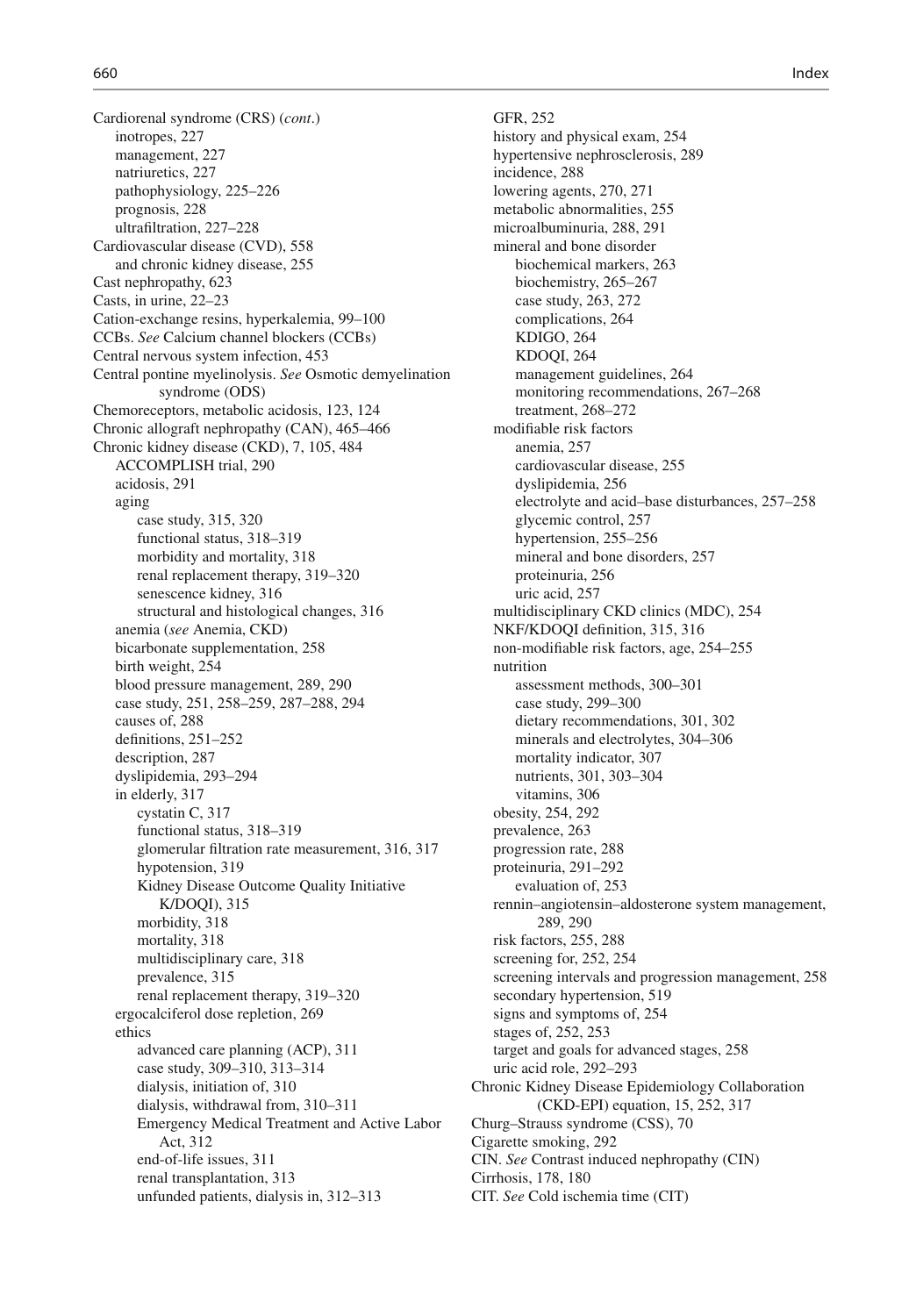CKD. *See* Chronic kidney disease (CKD) Coarctation of aorta, 527–528 Cocaine, 543 Cockcroft-Gault equation, 14, 252, 317 Cold ischemia time (CIT), 464 Collagen networks, type IV, 615 Color, of urine, 18 Complement levels, 54, 56 nephritic syndrome, 68 Complex acid-base disorders, 158 Complications of kidney transplantation. *See* Kidney transplantation, complications of Computed tomography (CT), renal contrast, 26–27 noncontrast, 26, 27 renal cell carcinoma, 27 urography and angiography, 27 Congenital adrenal hyperplasia, 524 Congenital nephrotic syndrome, 35 Congestive heart failure (CHF), 177, 178, 180 Conivaptan, hyponatremia, 84 Continuous ambulatory peritoneal dialysis (CAPD), 355 Continuous renal replacement therapy (CRRT) advantages and disadvantages, 244 modalities of, 244, 245 Contrast induced nephropathy (CIN) *N*-acetylcysteine, 210 ascorbic acid, 210 case study, 206–207, 211 clinical features, 209 contrast agent and volume, 209-210 definition, 207 differential diagnosis, 209 fenoldapam, 210 hemofiltration and hemodialysis, 210 hydration, 210 iloprost, 210 incidence, 207 nonionic contrast agents, 208 pathophysiology, 208-209 prevention, 209 prognosis, 211 radiocontrast agents, types and properties of, 208 risk factors for, 207 risk patients, identification, 208 risk score, 208 statins, 210 theophylline, 210 treatment, 211 Cortical necrosis, 601 Corticosteroids maintenance immunosuppression, 404 rapidly progressive glomerulonephritis, 55 Creatinine, 6 renal function, assessment, 12-13 Creatinine-based estimation formulae, for glomerular filtration rate, 14-15 Creatinine clearance (CrCl), 14 Crescentic glomerulonephritis. *See* Rapidly progressive glomerulonephritis (RPGN)

 CRS. *See* Cardiorenal syndrome (CRS) Cryoglobulinemia, 581-583 renal biopsy, 64 Cryoglobulins, 70 Crystal induced nephropathies, 203 Crystalluria, 656 Crystals, in urine, 23 Cushing syndrome, 522-523 CVD. *See* Cardiovascular disease (CVD) Cyanosis, 146 Cyclophosphamide, 569-573 rapidly progressive glomerulonephritis, 55 Cyclosporine, 403 Cystatin C,  $15-16$ Cystine crystals, 642 Cystinuria, 637, 646 Cytomegalovirus (CMV), 442-444

# **D**

Daclizumab, 402 DBP. *See* Diastolic blood pressure (DBP) DCD. *See* Donation after cardiac death (DCD) Death with functioning graft (DWFG), 465 Delayed graft function (DGF), 463 Delta anion gap, 124, 128, 129 Delta-delta ratio, acid-base disorders, 160, 161 DES. *See* Dialysis disequilibrium syndrome (DES) Dexamethasone suppression test (DST), 523 DGF. *See* Delayed graft function (DGF) Diabetes mellitus, 287-289 Diabetic glomerulopathy, 553–554 Diabetic kidney disease care, 558 case study, 549–550, 559 differential diagnosis, 556 epidemiology, 550 etiology/pathophysiology, 550 GFR, 550, 551, 555 glucose control, 556-557 K/DOQI guidelines, 555 kidney biopsy, 555–556 kidney imaging, 555 lifestyle changes, 558 lipid control, 558 preventive measures/prophylaxis , 558–559 prognosis and complications , 558 renin–angiotensin system beta blockers, 557 blood pressure control, 557 CCBs, 557 RAAS blockade, 557-558 retinopathy, 555 urinalysis, 555 urine albumin excretion, 550, 551, 553–555 Diabetic nephropathy (DN), 36, 40 clinical features, 288, 289 pathogenesis, 288 Dialysis disequilibrium syndrome (DES), 341-342 Diastolic blood pressure (DBP), 509-511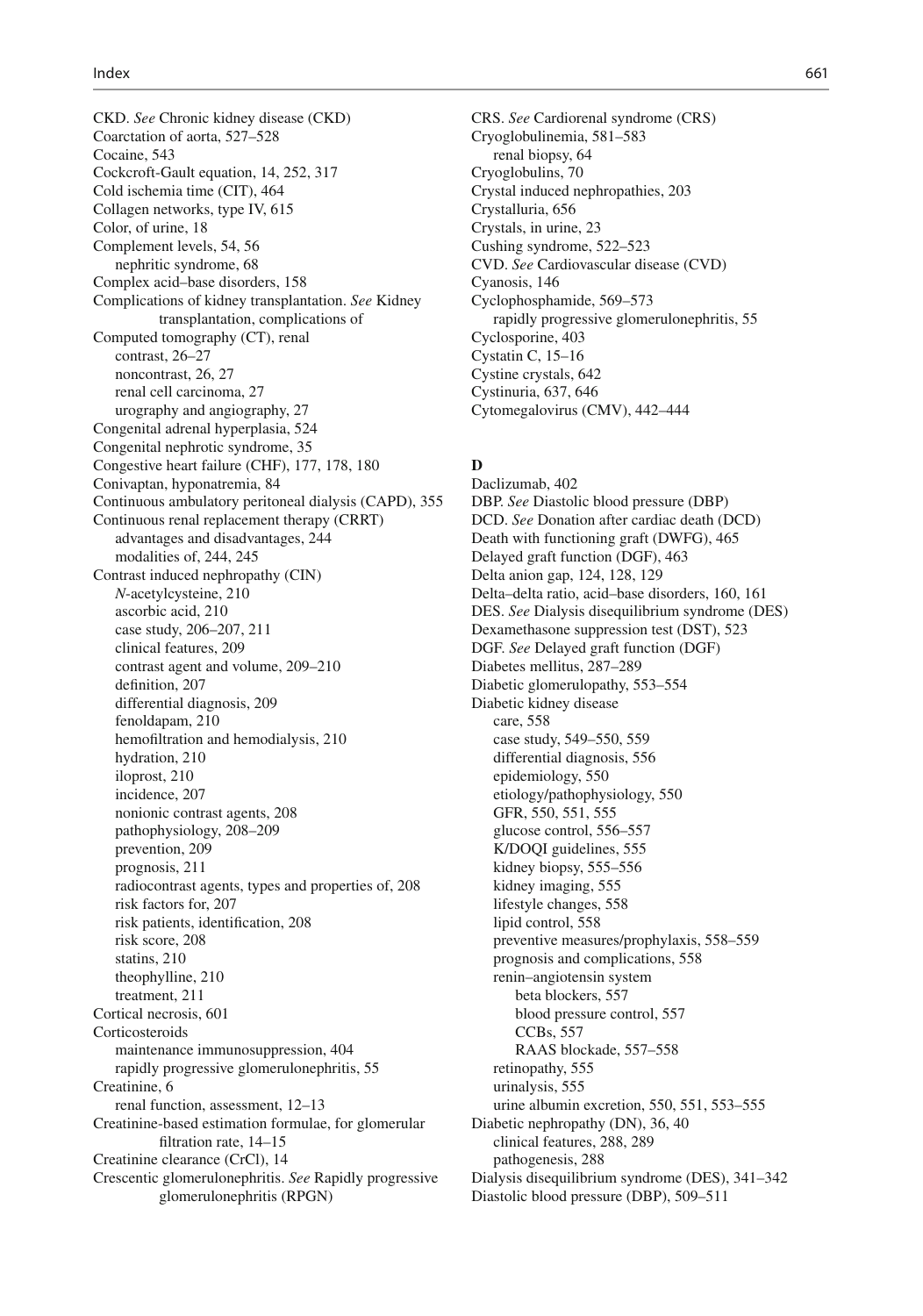Dietary approaches to stop hypertension (DASH), 507-508 Dipstick test for hematuria, 45-46 for proteinuria, 20 Distal renal tubular acidosis, 649 Diuresis calcium disorders, 108 renography, urinary tract obstruction, 188 Diuretics for acute kidney injury, 240 for cardiorenal syndrome, 227 for edema, 39 Donation after brain death (DBD), 386 Donation after cardiac death (DCD), 386, 463, 467 Donor evaluation, kidney ABO blood typing, 391 case study, 391-392 contraindications, 391, 393 guidelines, 391 histocompatibility testing, 391 medical evaluation, 391 psychosocial evaluation, 391 renal function assessment, 391 screening, medical comorbidities, 391 short-term risks, 390 Drug and toxin induced nephrotoxicity case study, 199-200, 206 causes, 200 clinical presentation, 204 crystal induced nephropathies, 203 endothelial cell injury, 203 epidemiology, 200 evaluation and differential diagnosis, 204, 205 inflammation, 203 intra-glomerular hemodynamics, change in, 203 mechanism, clinical features, and treatment of, 201-202 pathogenesis of nephrotoxic kidney injury , 200–202 pigment induced kidney injury, 204 podocytopathies, 204 prevention and treatment, 204, 206 tubular cell toxicity, 203 Dyslipidemia, 293-294 chronic kidney disease, 256

# **E**

Echogenicity, 8 Eclampsia, 542 Edema, in nephrotic syndrome, 38, 39 Electrocardiogram (ECG) abnormalities, potassium disorders, 89 Electrolyte disturbances, chronic kidney disease, 257-258 Electron microscopy (EM), 568 renal biopsy, 62 Emergency Medical Treatment and Active Labor Act, 312 Encapsulating peritoneal sclerosis (EPS), 361 Encephalopathy, 80 Endothelial cell injury, drug-induced, 203 End-stage renal disease (ESRD), 113, 622 palliative care, in renal disease, 373-375, 378

 Enzyme-linked immunosorbent assay (ELISA), ANCA-associated vasculitis, 71 Epinephrine, hyperkalemia, 99 Epithelial sodium channel (ENaC), 527 Epstein–Barr virus (EBV), 446–448 Erythrocytes, in urine, 22 Erythropoietin stimulating agent (ESA), anemia continuous erythropoietin receptor activators , 278, 279 dosing guidelines, 278 hyporesponsiveness, 279 side effects, 280 use of, 278-280 ESRD. *See* End-stage renal disease (ESRD) Essential hypertension, 500 European Society of Urogenital Radiology , 208 Everolimus, 613 Exercise, potassium balance, 88 Expanded-criteria donor, 386 Extended-criteria donor, 463, 464, 467 Extended daily dialysis (EDD), for acute kidney injury, 244 External potassium balance, 89

# **F**

 Fabry disease clinical features, 617 glycosphingolipid, 617 renal pathology, 617 treatment, 617 Familial hyperaldosteronism type II, 524 Familial hypocalciuric hypercalcemia (FHH), 105 Fanconi syndrome, 113, 623-624 Fenoldopam, 539, 540, 542 Fibrillary glomerulonephritis (FGN), 625 Fibroblast growth factor-23 (FGF-23), 112 Fibromuscular dysplasia, 519-520 Fludrocortisone, for hyperkalemia, 99 Focal segmental glomerular sclerosis (FSGS), 35, 36 Fractional excretion of magnesium  $(FE<sub>Me</sub>)$ , 110 Fractional excretion of sodium ( $FE_{N_0}$ ), 169, 179, 180 Free light chain (FLC), 623, 627–628

### **G**

 GBM. *See* Glomerular Basement Membrane (GBM) GFR. See Glomerular filtration rate (GFR) Gitelman's syndrome, 97, 110, 497 Glomerular basement membrane (GBM), 614-615 Glomerular diseases, serologic testing, 67–74 Glomerular filtration barrier (GFB), 33 Glomerular filtration rate (GFR), 6, 136, 252, 253, 255, 257, 550, 551, 555 calculation clearance, 11 substances for,  $11-12$  creatinine-based estimation formulae Chronic Kidney Disease Epidemiology Collaboration (CKD-EPI), 15 Modification of Diet in Renal Disease (MDRD) study, 14, 15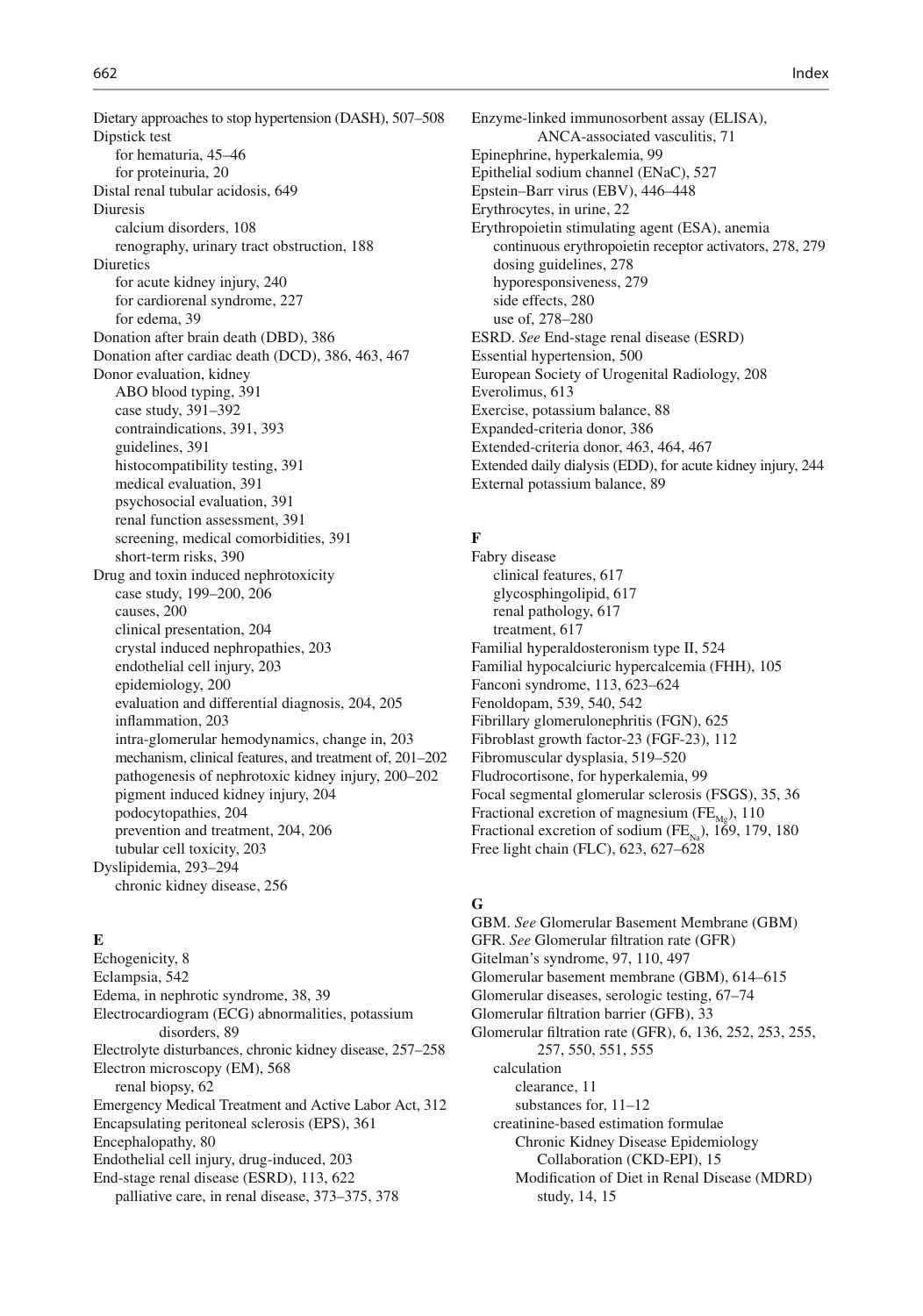metabolic alkalosis, 136 and plasma creatinine concentration, 12–13 Glomerular hematuria, diagnostic approach, 46 Glomerular injury, 168–169 Glomerularopathies, 624 Glomerulonephritis (GN), 44 acute, serologic testing, 68, 69 Glomerulus, 11, 12 Glucocorticoid-remediable aldosteronism (GRA), 139 Glucocorticoid remediable hypertension, 524 Glucocorticoids calcium disorders, 108 lupus nephritis, 569 Glucose control, 556-557 intracellular potassium shift, 98, 99 Glucosuria, 19-20 Glycemic control acute kidney injury, 241 chronic kidney disease, 257 Glycyrrhetinic acid, 523 Goodpasture's syndrome, serologic testing, 69 Gout/uric acid, 292-293 Gravid uterus, 598 Gross hematuria, 43, 47 Guillain Barre syndrome, 144

#### **H**

 HDL. *See* High-density lipoprotein (HDL) Heart failure (HF), cardiorenal syndrome, 225 Helical computed tomography (CT), urinary tract obstruction, 188 Hematuria, 4, 6, 22, 601, 613 case study, 44–45, 48 causes of, 44 diagnostic approach glomerular, 46 initial evaluation, 45-46 microscopic examination, 46 nephrology evaluation, 46–47 urology evaluation, 47-48 glomerulonephritis and hereditary glomerular disease, 44 gross hematuria, 43, 47 kidney biopsies, 47 microscopic hematuria, 43 persistent non-glomerular microscopic hematuria, evaluation of, 47 prognosis, 48 radiologic imaging, 48 urological malignancy, 44 Hemodialysis (HD), 586 case study, 333 challenges, 333 complications arrhythmias, 344 DES, 341-342 dialyzer reactions, 341-342 hypotension, 343

infections, 343 machine-related, 342-343 mechanical, 344 muscle cramping, 340–341 nutrition, 344-345 quality of life, 344-345 thrombosis, 343, 344 epidemiology, 334 history, 333 hyperkalemia, 100 indications for acid-base disturbance, 336-337 dialyzable toxins, 339 electrolyte disorders, 337–339 plasma potassium changes, 338 poisoning, 339 uremia, 340 volume overload, 339 intermittent prescription, 336, 337 physiology and technology , 334–336 restless legs syndrome, 345 symptoms, prevalence and severity of, 370, 373 for tumor lysis syndrome, 223 typical dialysate composition, 334 ultrafiltration, 334, 339, 342, 343 Hemoglobinuria, 19 Hemolysis elevated liver enzymes low platelets (HELLP) syndrome, 599, 604 Hemolytic uremic syndrome (HUS), 603 Henderson-Hasselbalch equation, 157 Hepatitis B virus, 451-452 membranoproliferative glomerulonephritis, 581-584, 587, 588 membranous nephropathy, 581-583, 587 polyarteritis nodosa , 581, 583, 584 Hepatitis C virus, 449-451 membranoproliferative glomerulonephritis, 581-584, 587, 588 membranous nephropathy, 581-583, 587 Hepatorenal syndrome (HRS) cardiac dysfunction, 213 case study, 211-212, 218 causes of acute kidney injury, 215 clinical features, 214 cytokines and vasoactive mediators, 213 definition, 212-213 diagnosis,  $214 - 215$ differential diagnosis, 215 incidence, 212 intra-abdominal hypertension, 215 liver transplantation, 217 management, 215-216 pathophysiology, 213 precipitating factors, 213-214 preventive measures, 218 prognosis, 217 renal replacement therapy, 217 renal sympathetic stimulation, 213 revised diagnostic criteria, 214 splanchnic vasodilation and renal vasoconstriction, 213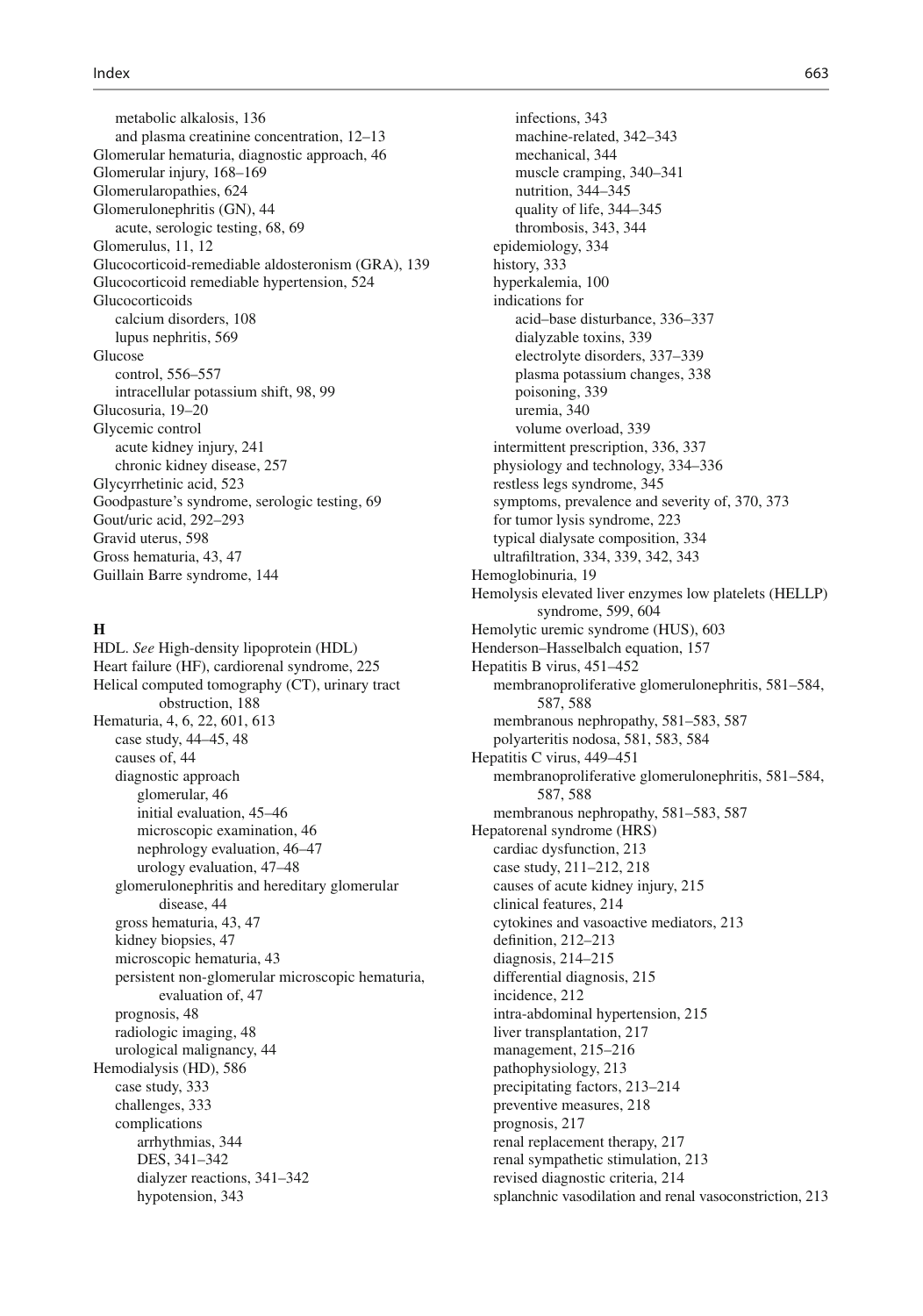Hepatorenal syndrome (HRS) (*cont*.) subtypes of,  $212-213$ transjugular intrahepatic portosystemic shunt, 216–217 vasoconstrictor therapy, 216 Hereditary nephritis AS , 615–616 GBM, 614 High-density lipoprotein (HDL), 485 HIV associated nephropathy (HIVAN), 579-585, 588 HLA. *See* Human leukocyte antigen (HLA) HRS. *See* Hepatorenal syndrome (HRS) Human immunodeficiency virus (HIV), 449 Human leukocyte antigen (HLA), 463–464 Hydronephrosis, radiographic assessment, 187, 188  $11\beta$  Hydroxylase deficiency, 524  $17$ - $\alpha$  Hydroxylase deficiency, 524 Hypercalcemia , 623, 627–629 causes of, 104 clinical features, 106 etiology/pathophysiology , 104–105 management, 108 work-up of, 107 Hypercalciuria , 648–649 Hypercapnia, 145 Hypercoagulability, 34 Hypercortisolism, 523 Hyperkalemia case study, 87, 100-101 clinical presentation and consequences, 90 definition, 88 diagnostic approach and investigation increased potassium load, endogenous/exogenous , 93 medications, 93 reduced urinary potassium excretion, 94–95 spurious hyperkalemia (pseudohyperkalemia), 93 transcellular redistribution, causes of, 94 epidemiology, 88 management calcium administration, 97-98 intracellular potassium shift, 98, 99 removal of potassium from body cation-exchange resins, 99-100 diuretics, 99 mineralocorticoids, 99 plasma/dialysate gradient, 100 renal replacement therapy, 100 Hyperlipidemia, nephrotic syndrome, 38-40 Hypermagnesemia, 109-111 Hypernatremia, 80, 81 Hyperoxaluria, 650-651 Hyperparathyroidism, 526 primary, 104–105 Hyperphosphatemia, 112-115 acute kidney injury, 221 Hyperpnea, respiratory alkalosis, 152 Hypertension, 287-289 ambulatory blood pressure monitoring, 476-477 case study, 473, 505, 512 chronic, 499

chronic kidney disease, 255-256 classification, 474 conditioned response, 477 definition, 474 dietary approaches alcohol, 510-511 beneficial effects, 510 caffeine, 511 DASH, 507-508 dietary fiber and protein, 509 epidemiologic studies, 506 fish oil, 511-512 Intersalt study, 506 magnesium and calcium intake, 508 potassium intake, 508 smoking, 511 TOHP I and II, 507 uric acid and, 509 weight loss, 509-510 Yanomamo Indians, 506 epidemiology , 473–474 etiology , 475–476 isolated systolic, 477 Joint National Committee on prevention, 474 lifestyle modifications, 505–506, 512 malignant, 477 masked, 477 non-pharmacologic prescriptions , 499 pathophysiology , 474–475 pharmacologic treatment, 485-489 antihypertensive agents, 489 black patients, 485 case study, 481 combination therapy, 483-484 initial drug selection, 482–483 pregnancy, 489 prehypertension, 481-482 therapeutic agents, 484–485 preeclampsia, 478 pregnancy and, 478 primary ( *see* Primary hypertension) secondary (see Secondary hypertension) severity, 474 Hypertensive emergencies acute aortic dissection, 538-540 acute coronary syndrome, 540-541 acute kidney injury, 541–542 case study, 536-538 definition,  $535-536$ intravenous blood pressure medications, 536–537 left ventricular failure and pulmonary edema, 540 preeclampsia and eclampsia, 542 presentation and findings, 538 sympathetic crises, 542-543 symptoms, physical, and laboratory findings, 536 treatment, 538 Hypertensive urgency, 535, 537, 538 Hyperuricemia , 220–221, 656 Hyperuricosuria, 651 Hyperventilation, respiratory alkalosis, 152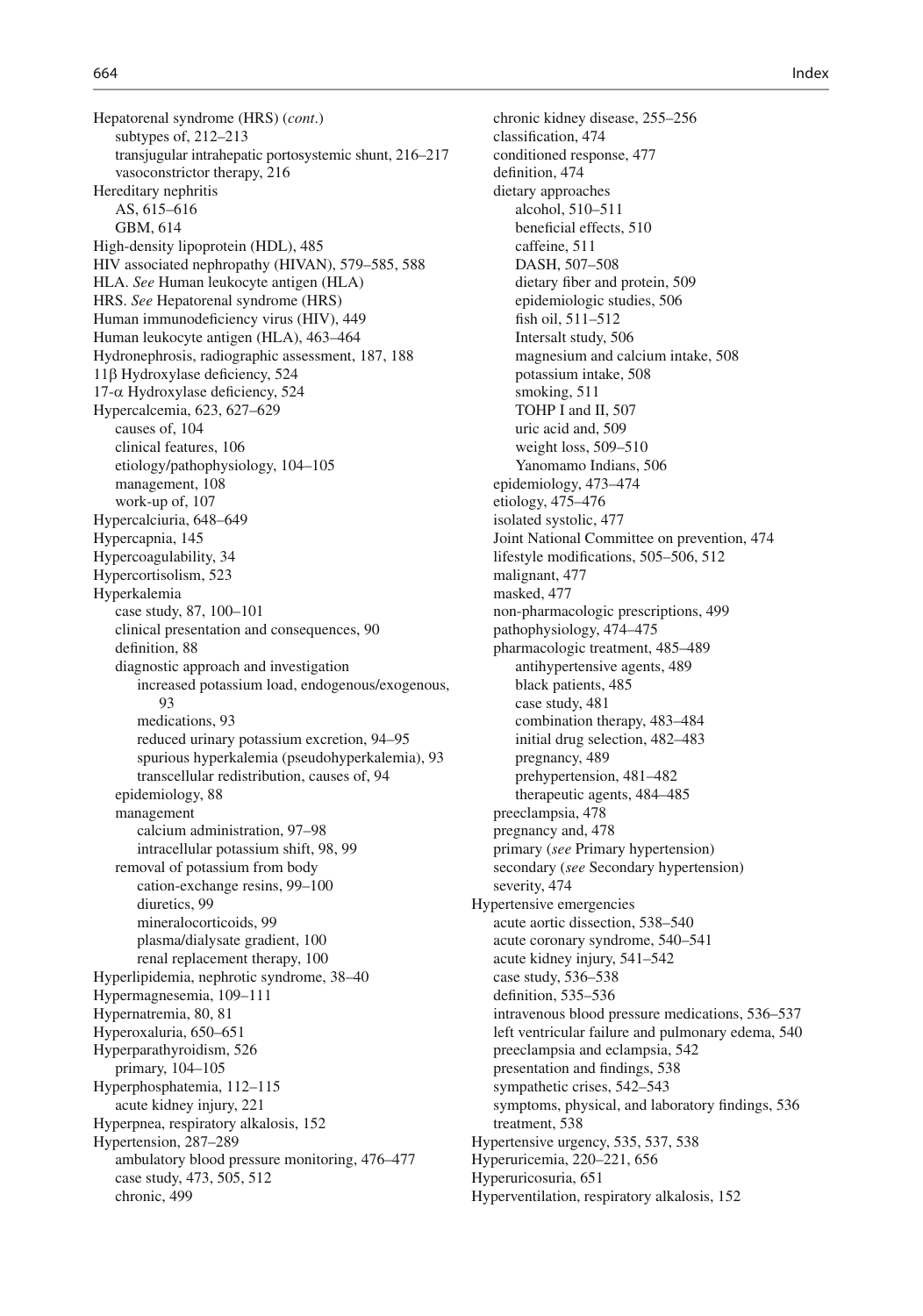Hypervolemia, 5 Hypervolemic hyponatremia , 81 Hypoalbuminemia, 104 nephrotic syndrome, 38 Hypocalcemia, 104 clinical features, 106 etiology/pathophysiology, 105-106 Hypocitraturia, 649-650 Hypocomplementemia, nephrotic syndrome, 68 Hypokalemia , 137, 640, 642, 649, 650, 656 case study,  $87, 101$  clinical presentation and consequences , 89–90 definition, 87 diagnostic approach and investigation extrarenal potassium loss, 92 medications history, 91 renal potassium loss, 92, 93 spurious hypokalemia, 92 transcellular redistribution, causes of, 92 epidemiology, 87-88 management intravenous replacement, 96-97 magnesium deficiency and, 97 monitoring of potassium level, 95 oral/enteral replacement, 96 potassium replacement, 95–96 potassium salt, 96 severe/symptomatic hypokalemia, 96 metabolic alkalosis, 137 mild, 87 Hypomagnesemia, 109-111, 138 Hyponatremia case study, 79, 84 clinical consequences, 80 hypervolemic hyponatremia, 81 hypovolemic hyponatremia, 81 investigations, 80–81 management osmotic demyelination syndrome (ODS), 82 rate of correction, 83-84 vaptan, 84 normovolemic hyponatremia, 82, 83 pathophysiology, 79-80 SIAD, 82, 83 Hypophosphatemia case study, 115 causes of, 112, 113 complications, 115 differential diagnosis, 114 management, 114 occurence mechanisms, 112 Hypouricemic agents, for tumor lysis syndrome, 222–223 Hypovolemia, 5 Hypovolemic hyponatremia, 81

# **I**

 ICU. *See* Intensive care unit (ICU) Immune complex crescentic glomerulonephritis, 53

Immune complexes, systemic lupus erythematosus, 563–565 Immunofluorescence (IF), 61, 62 ANCA-associated vasculitis, 71 staining, 568 Immunoglobulin A (IgA) nephropathy, 44 Immunoglobulins, 622, 625, 627 Immunosuppression, renal transplant recipient adverse effects CNI-induced nephrotoxicity, 405-406 corticosteroid minimization , 406 induction and maintenance agents, 405 antibody preparation monoclonal, 402 polyclonal, 401-402 antigen-presenting cells, 398 B-cells, 399 case study, 397-398, 409-411 costs, 408 history of, 398 immunological risk transplant recipients, 408 induction antibodies, 401 induction therapy, 400 maintenance anti-metabolites, 404 calcineurin inhibitors , 403–404 corticosteroids, 404 mammalian target of rapamycin inhibitors, 404 phase therapy, 400 malignancy, 408 mechanism of action, immunosuppressive agents, 400, 401 monitoring schedule CNI levels , 406, 407 KDIGO guideline, 406, 407 mammalian target of rapamycin inhibitors, 406, 407 mycophenolate mofetil level, 407 mycophenolic acid level, 407 pathophysiology, 398-400 pharmacological interactions , 406, 407 post-transplant, 400 post-transplant diabetes mellitus, 408 pregnancy, 407-408 preventative medicine, 408-409 T-cells differentiation, 399 mediated rejection, 398, 399 3-signal process, 399-400 vaccination recommendations, 409 Immunosuppressive therapy, 575 Immunotactoid glomerulopathy (ITG), 625 In-center nocturnal hemodialysis (INHD), 328 Indomethacin, 603 Induction immunosuppression, 400 Infectious disease, kidney transplantation BK nephropathy (BKN), 439-440 BK virus (BKV) case study, 439 description, 439 DNA testing, 441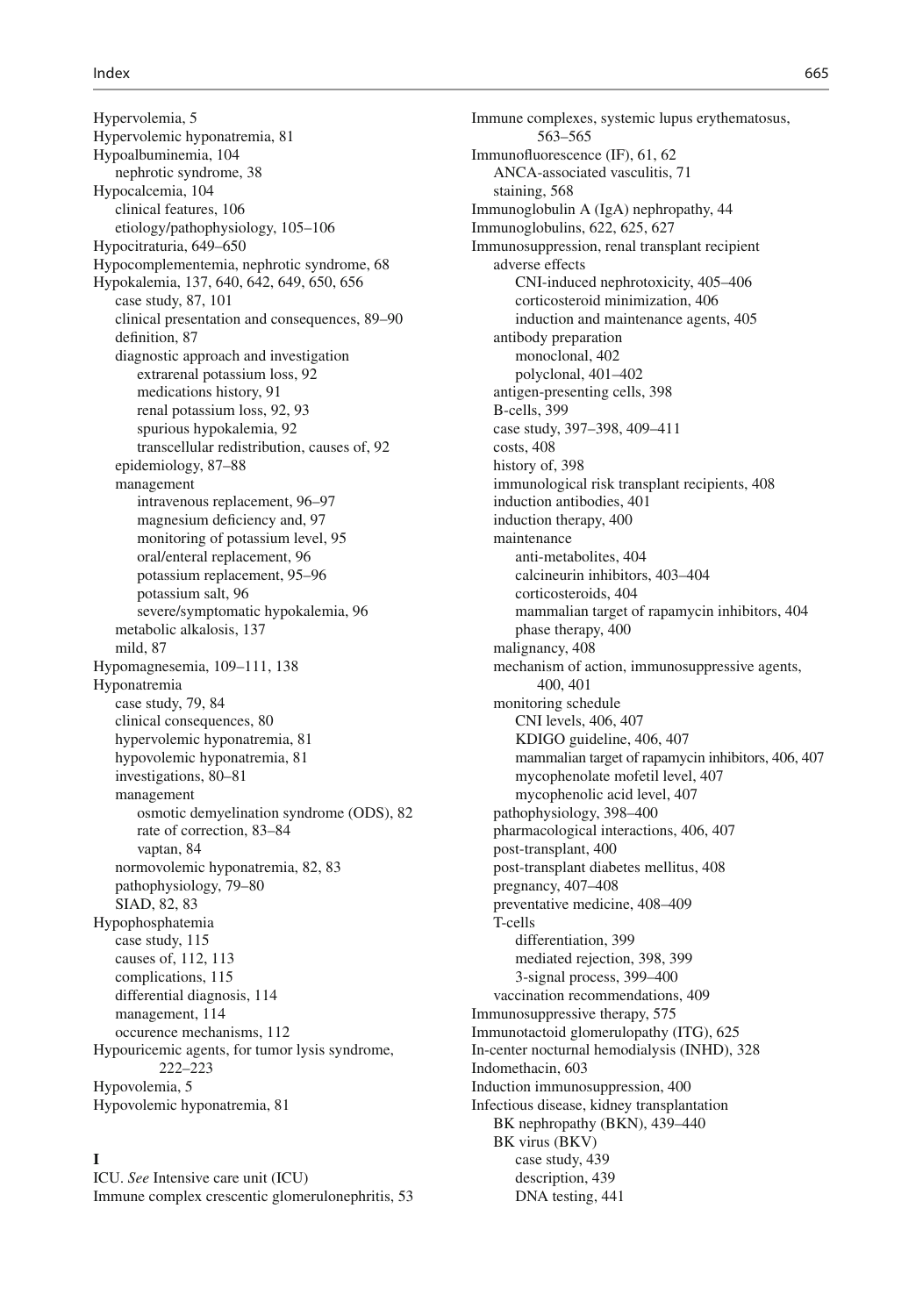Infectious disease, kidney transplantation (*cont*.) prevalence, 439 risk reduction, 440 serum assays, 441 surveillance protocol, 439 case study, 429-430, 438-439 central nervous system infection, 453 cytomegalovirus (CMV) case study, 444-445 clinical trial, 443 detection methods,  $442$ diagnosis, 442 IMPACT trial, 443-444 preemptive treatment strategies , 443, 444 seroprevalence, 442 treatment, 444 universal prophylaxis , 443, 444 Epstein–Barr virus (EBV) case study, 445–446, 448–449 clinical manifestations, 446 description, 446 PTLD ( *see* Post-transplant lymphoproliferative disorders (PTLD)) seroprevalence, 446 hepatitis B,  $451-452$ hepatitis C,  $449-451$ human immunodeficiency virus (HIV), 449 potential pathogens, exposures to, 437-438 respiratory tract infection, 453-454 risk factors American Society of Transplantation guidelines, 434, 435 anatomic considerations, 432-433 antimicrobial prophylaxis , 434 characteristics , 430 comorbidities, 430-432 immune suppressants, 433–434 indwelling catheters, 432 multiple antibiotics , 435–436 perioperative prophylactic antibiotics , 436 pre-existing infection and immunity , 434 unique susceptibility, 430 vaccination, 434-436 United States Renal Data System (USRDS), 429 Inflammation, drug-induced, 203 Inotropes, cardiorenal syndrome, 227 Insulin intracellular potassium shift, 98, 99 potassium balance, 88 Insulin-like growth factor, 610 Intensive care unit (ICU), 166 Intermittent hemodialysis (IHD), for acute kidney injury, 242 Internal potassium balance, 88-89 Interstitial injury, 168 Interstitial nephritis, 603 Intra-abdominal hypertension (IAH), 215 Intracellular potassium shift, hyperkalemia , 98, 99 Intracranial hemorrhage (ICH), 538 Intracranial pressure, 525 Intracranial vascular events, 525

Intra-glomerular hemodynamics, change in, 203 Intrahepatic cholestasis of pregnancy (ICP), 597 Intratubular obstruction, 169 Intravenous blood pressure medications, 536–537 Intravenous push, 130 Intravenous pyelography (IVP), 644 Intravenous urography (IVU), urinary tract obstruction, 188 Iodixonol, 210 Iohexol, 210 Iopamidol, 210 Iothalamate, glomerular filtration rate calculation, 12 Iron deficiency anemia diagnosis, 281, 282 IV iron formulations, 282, 283 oral iron formulations , 282, 284 serum ferritin level, 281, 282 transferrin saturation, 281, 282 Ischemia, acute tubular necrosis, 193-195 Isolated systolic hypertension, 477 Isosthenuria, 19 IVP. *See* Intravenous pyelography (IVP)

### $\mathbf{J}$

 Joint National Committee on Prevention, Detection, Evaluation, and Treatment of High Blood Pressure (JNC)

# **K**

Karnofsky Performance score, 312 Kavexalate®, 99 Ketoacidosis, 160, 161 Kidney biopsy, 555–556 Kidney Dialysis Outcomes Quality Initiative (KDOQI), 264 Kidney disease antiretroviral therapy, 584–585 case study, 579, 588, 621, 629-630 clinical features, 582, 625-627 diagnosis, 582, 583 differential diagnosis, 584 epidemiology , 580–581, 622 etiology and pathophysiology , 581–582 FLC, 627-628 HBV and HCV associated, 581-587 hemodialysis, 586 IgM, hyperviscosity, 625 immuno fixation, 627, 628 management, 584 M protein, 627 pathophysiology, 622 preventive measures/prophylaxis, 587 prognosis and complications, 586 transplantation, 587 treatment and outcomes, 628-629 tubulointerstitial disorders, 623-625 types, 623 viral infections, 580 Kidney Disease International Global Outcomes (KDIGO), 264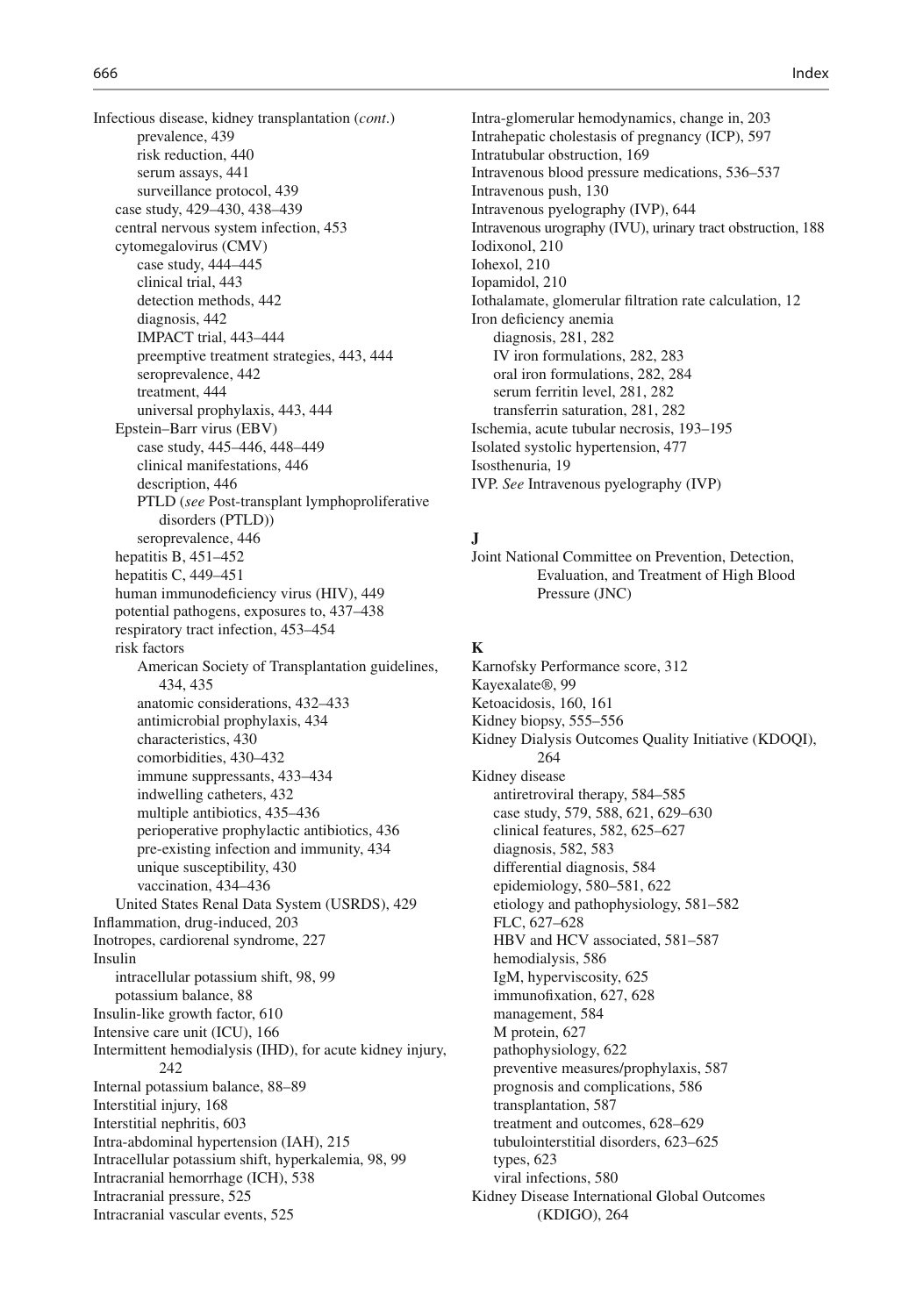Kidney Disease Outcomes Quality Initiative (KDOQI), 251, 252, 255, 256 Kidney function testing, 594-595 Kidney imaging, 555 Kidneys, potassium disorders, 90 Kidneys, ureters, and bladder (KUB), 643, 644, 652 Kidney transplantation, complications of allograft rejection, 415-416 case study, 413-414, 416 incisional hernia, 415 lymphocele, 414-415 post-transplant malignancies, 418 post-transplant proteinuria, 416-417 recurrent glomerulonephritis FSGS , 422, 423 IgA nephropathy, 422, 423 Kaplan–Meier analysis , 421, 422 membranoproliferative glomerulonephritis, 422, 424 membranous nephropathy, 422, 424 pathological and clinical presentations, 421 prevalence, 420 prevention and treatment, 421, 422 recurrence and allograft loss, risks of, 420, 421 surgical, 414 urinary tract infection, 418-419 urinoma, 414 viral infections BK virus, 417-418 cytomegalovirus (CMV), 418 Epstein-Barr virus (EBV), 418 Kidney transplantation, HIV infection, 587 Kidney transplant outcomes acute rejection, 463 **BKVN, 464** CAN, 465-466 case studies, 461-462 CIT, 464 CNI, 465 DGF, 463 donor variables, 467 DWFG, 465 elderly, 467 HLA, 463-464 medication adherence , 464 post-transplant cancer, 466-467 post-transplant metabolic syndrome, 466 primary non-function, 463 recipient variables, 467-468 recurrent disease, 464–465 short-term and long-term, 462 KUB. *See* Kidneys, ureters, and bladder (KUB) Kupin, W. , 119 Kussmaul breathing, metabolic acidosis, 123–124

# $\mathbf{L}$

Lactic acidosis, 161 LCDD. *See* Light chain deposition disease (LCDD) Le Chatelier's principle, respiratory acidosis, 144

 Left ventricular failure presentation and findings, 540 treatment, 540 Lenalidomide, 628, 629 Lenz, O. , 157 Leukocyte esterase, 21 Leukocytes, in urine, 22 Licorice ingestion, 523 Liddle syndrome, 527 Light chain deposition disease (LCDD), 624, 627 Light microscopy, 567 stains, of renal biopsy, 61, 62 Liver cysts, 609 Liver transplantation, hepatorenal syndrome, 217 Long-term kidney transplant outcomes, 462 Lupus nephritis (LN), serologic testing anti-C1q antibodies, 72–73 anti-dsDNA antibodies, 72 Farr assay, 72

# **M**

Macroglossia, 627 Macrovascular disease, 169 Magnesium ammonium phosphate (struvite) stones , 652–653 Magnesium disorders case study,  $111-112$ clinical features, 110 complications, 111 diarrhea, 110 differential diagnosis, 110 epidemiology, 109 etiology/pathophysiology , 109–110 Gitelman syndrome, 110 hypermagnesemia, 109-111 hypomagnesemia, 109-111 management, 111 renal failure, 111 Magnesium dypirone, 603 Magnetic resonance imaging (MRI), renal, 27 Magnetic resonance urography, urinary tract obstruction, 188 Maintenance immunosuppression anti-metabolites, 404 calcineurin inhibitors, 403-404 corticosteroids, 404 mammalian target of rapamycin inhibitors, 404 phase therapy, 400 Malignant hypertension, 477, 535 Masked hypertension, 477 Masson trichrome stain, 61, 62 Medications, patient assessment, 5 Medullary hypoxia, contrast induced nephropathy, 209 Melphalan, 629 Membranoproliferative glomerulonephritis, 581-584, 587, 588 Membranous nephropathy (MN), 36, 581-583, 587

Mesangial cell, 624, 625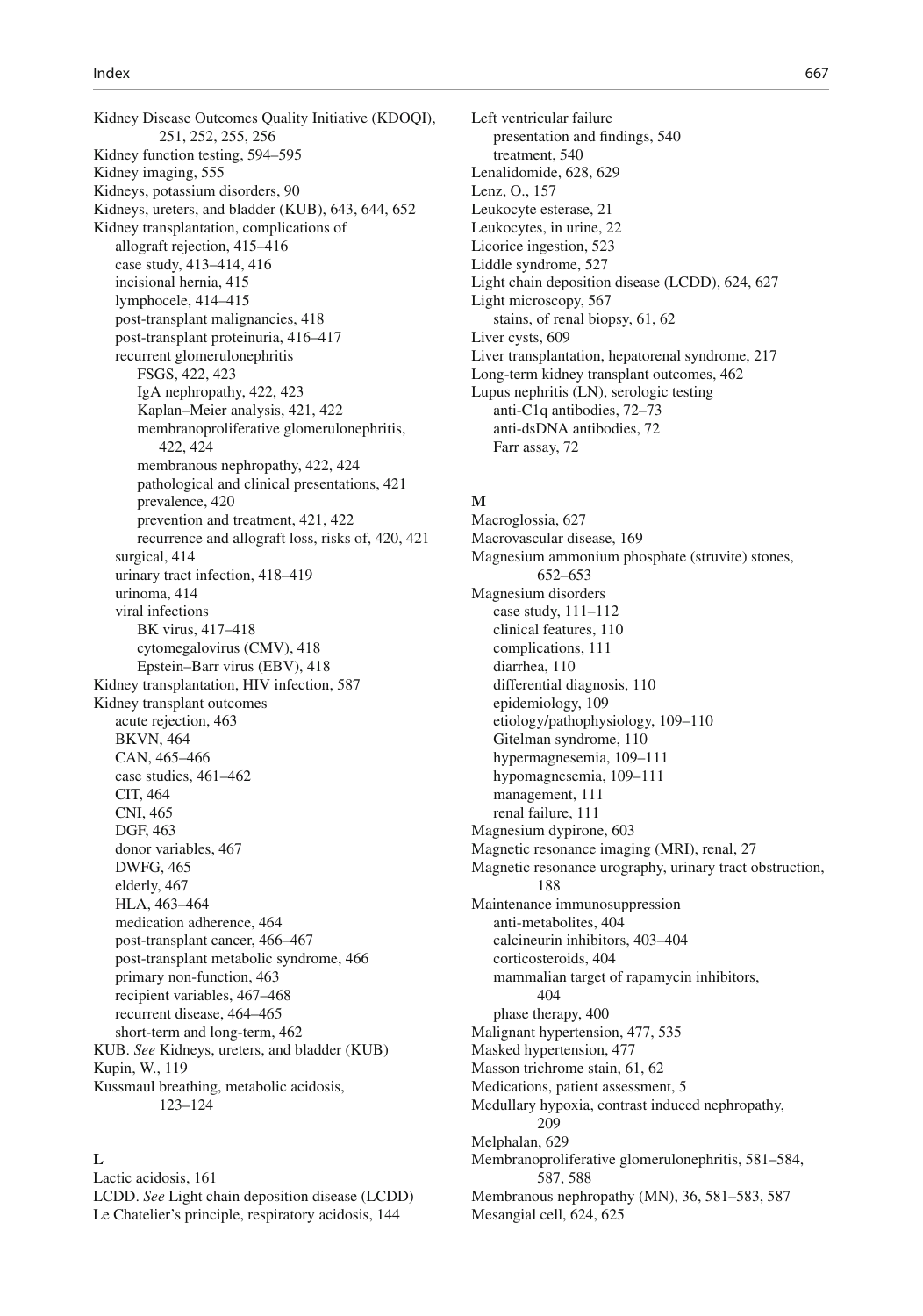Metabolic acidosis, 159-160 vs. acidemia, 120 algorithm, 131 anion gap, 125-126 base excess concept, 120 blood gas report, 129-130 case study, 119, 120, 131-133 clinical settings, 122 compensatory mechanisms, 123 delta anion gap, 124, 128, 129 delta gap, 127, 128 delta gap ratio, 124, 129 diagnosis of, 121-122, 124-125 evaluation of, 124-125  $HCO<sub>3</sub>$ -measurement, 122 Kussmaul breathing, 123-124 osmolar gap, 124, 129 physiologic concept, 119, 120 renal response, 126-127 serum K<sup>+</sup> concentration, 130-131 strong ion concept, 120 systemic complications, 122-123 treatment of, 130 urine anion gap (UAG), 127, 128 Metabolic alkalosis, 158-160 case studies, 135, 140-141 causes of, 136, 137 chloride depletion, 137 clinical approach and diagnosis , 138–139 description, 135 differential diagnosis, 136 effective arterial blood volume, 136 glucocorticoid-remediable aldosteronism (GRA), 139 hypokalemia, 137 hypomagnesemia, 138 mineralocorticoid, 137-138 pathophysiology, 135–136 reduced glomerular filtration rate, 138 renal failure. 138 renin-aldosterone axis, disturbances of, 136 treatment, 139-140 tubular disorders, 138 MGUS. *See* Monoclonal gammopathy of unknown significance (MGUS) Microalbuminuria, 497, 498 Microscopic examination of urine, 21-23 hematuria, 46 Microscopic hematuria, 43, 47 Microscopic polyangiitis (MPA), 70 Microvascular disease, 169 Microvasculature, acute tubular necrosis, 193 Midodrine, for hepatorenal syndrome, 216 Milk-alkali syndrome, 105, 598 Mineral and bone disorder (MBD), CKD, 257 biochemical markers, 263 biochemistry calcium, 265 fibroblast growth factor 23, 266 hyperphosphatemia, 265 hypocalcemia, 265

parathyroid hormone, 265-266 phosphorus, 266 vitamin D, 266-267 case study, 263, 272 complications, 264 KDIGO, 264 KDOQI, 264 management guidelines, 264 monitoring recommendations, 267-268 treatment calcidiol, 268, 269 cinacalcet, 270 dietary restriction, 268 doxercalciferol, 269, 270 parathyroidectomy, 270, 272 paricalcitol, 268-270 phosphate restriction/binders, 270 sevelamer, 270 thiosulfate, 272 vitamin D 25, 268-269 vitamin D analogues, 269-270 Mineralocorticoid, 137-138 hypertension, 521 Minimal change disease (MCD), 36 Mixed acid-base disorders. *See* Acid–base disorders, mixed Mixed uremic osteodystrophy, 264 Modification of Diet in Renal Disease (MDRD) study, 14, 15, 252, 255 Modified Diet in Renal Disease estimate glomerular filtration rate (MDRD eGFR), 317 Modified Edmonton Symptom Assessment System, 377 Monoclonal gammopathy of unknown significance (MGUS), 625 Monocyte chemoattractant protein-1 (MCP-1), 567 Monotherapy, hypertension, 483-485 M protein, 622, 625, 627, 628 Multiple myeloma case study, 621, 629-630 clinical features, 625-627 description, 621–622 diagnostic criteria, 622 epidemiology, 622 FLC, 627-628 IgM, hyperviscosity, 625 immuno fixation, 627, 628 M protein, 627 pathophysiology, 622-623 treatment and outcomes, 628-629 tubulointerstitial disorders, 623–625 Mutation, autosomal dominant polycystic kidney disease, 608–611 Mycophenolate mofetil (MMF), 569, 573

# **N**

 National Health and Examination Survey (NHANES) III , 122 National Kidney Foundation's Kidney Early Evaluation Program (KEEP®), 252, 254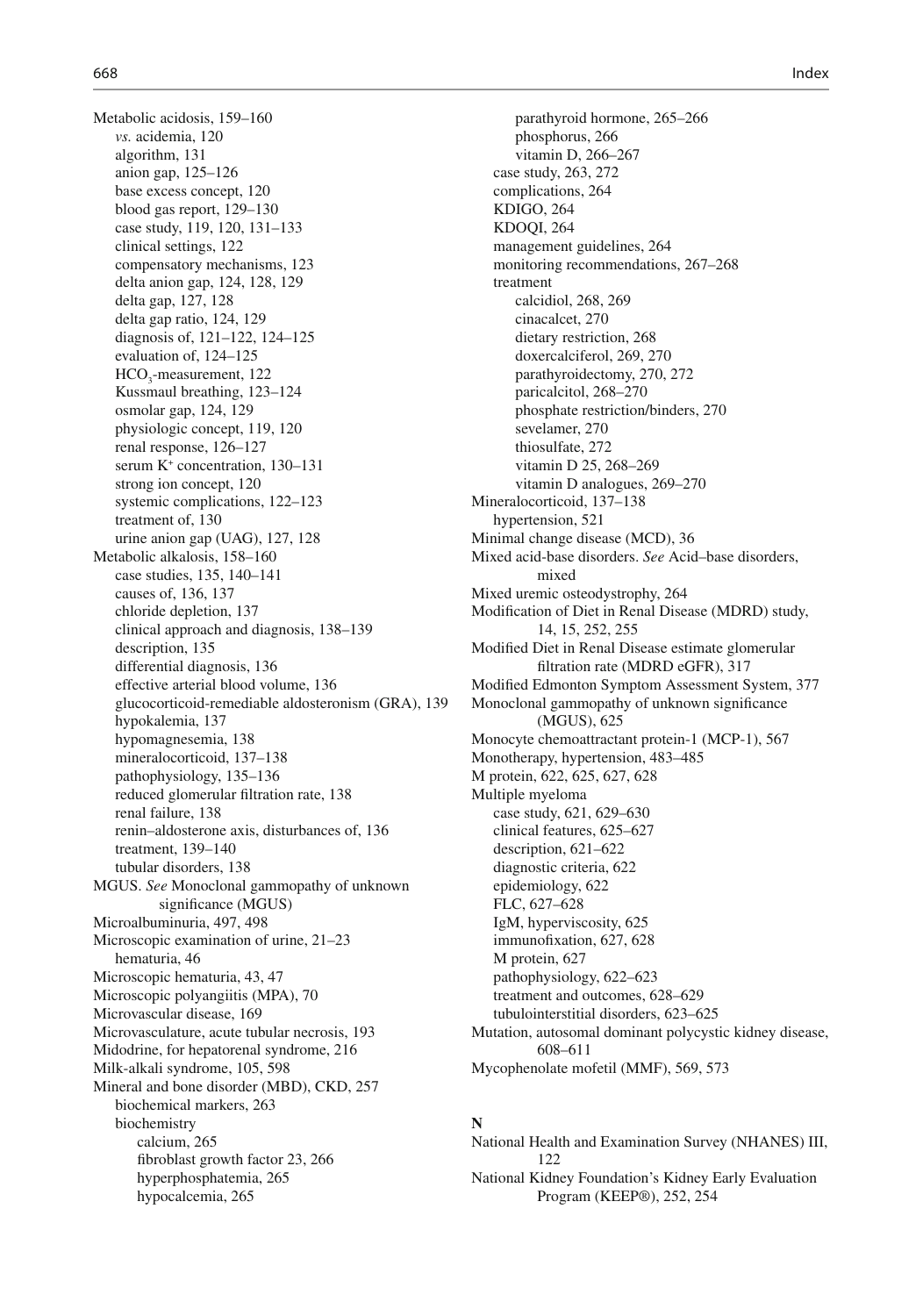Nephrocalcinosis , 106, 639–641, 644, 651 Nephrolithiasis , 45, 598–599 abdominal imaging, 643-644 acute medical management, 645 calcium oxalate and calcium phosphate stones, 648 case study, 635, 646 clinical presentation, 637 creatinine, 642 cystine stones, 653 diagnostic evaluation of, 639, 640, 646-647 dietary modification, 647 differential diagnosis, 639 distal RTA, 649 expulsive medical therapy, 645 hypercalciuria, 648-649 hyperoxaluria, 650–651 hyperuricosuria, 651 hypocitraturia, 649-650 imaging modalities for, 639, 640, 642-643 indications, 646 magnesium ammonium phosphate (struvite) stones , 652–653 medications , 647–648, 654–656 outpatient *vs.* inpatient management, 645–646 pathophysiology cystinuria, 637 super saturation, 636 risk factors, 637-638 serum calcium, 642 stone analysis, 644 stones types, 636 unusual stones, 656 uric acid stones, 651-652 urinalysis and sediment examination, 641-642 Nephronophthisis, 618 Nephrotic syndrome acquired, 35-36 case study, 33 clinical features, 37 congenital, 35 differential diagnosis, 35–37 edema, 38 focal segmental glomerular sclerosis (FSGS), 35, 36 hyperlipidemia, 38 hypoalbuminemia, 38 investigations, diagnostic evaluation, 38, 39 kidney transplant patients, 36 management edema, 39 hyperlipidemia, 39-40 proteinuria, 39 membranous nephropathy (MN), 36 minimal change disease (MCD), 36 nephrotic-range proteinuria, 38 outcomes, 40 pathophysiology, 33-35 podocyte effacement and fusion, 35 renal biopsy, 36 serologic testing, 67 acute glomerulonephritis, 68, 69

in adults, laboratory tests, 68, 69 hypocomplementemia, 68 Nephrotoxic acute kidney injury, 199-206 Nephrotoxins, acute tubular necrosis, 192 Nesiritide, for cardiorenal syndrome, 227 Neutrophils, in urine, 22 NIPV. *See* Noninvasive positive pressure ventilation (NIPV) Nitric oxide (NO), hepatorenal syndrome, 213 Nitrites, urinalysis, 21 Nocturnal home dialysis (NHHD), 328 Non-Heart-Beating Donors (NHBD), 467 Noninvasive cardiac stress testing (NCST), 388 Noninvasive positive pressure ventilation (NIPV), 147 Norfloxacin, spontaneous bacterial peritonitis, 218 Normal glomerulus, 552 Normovolemic hyponatremia, 82, 83 Nutritional goals, in acute kidney injury, 241 Nutrition, CKD assessment methods, 300-301 case study, 299-300 dietary recommendations, 301, 302 minerals and electrolytes magnesium, 305 phosphorous/calcium/vitamin D, 304-305 potassium, 305 sodium, 305 trace elements, 305-306 mortality indicator, 307 nutrients calories , 301, 303 carbohydrates, 304 lipids, 304 protein, 303–304 vitamins, 306

### **O**

Obesity, 292 Obstetrical hemorrhage , 596 Obstructive nephropathy, 184 Obstructive uropathy, 184 Octreotide, for hepatorenal syndrome, 216 Odor, of urine, 19 OKT3 antibody, renal transplant recipient, 402 Oliguria, AKI, 168 OPTN. *See* Organ Procurement and Transplantation Network (OPTN) Oral therapy, 130 Organ Procurement and Transplantation Network (OPTN) , 462, 464 **Osmolality** potassium balance, 88 of urine, 19 and vasopressin, hypovolemic hyponatremia , 81 Osmolar gap, 124, 129 Osmotic demyelination syndrome (ODS), 82 Osteitis fibrosis, 264 Osteomalacia, 264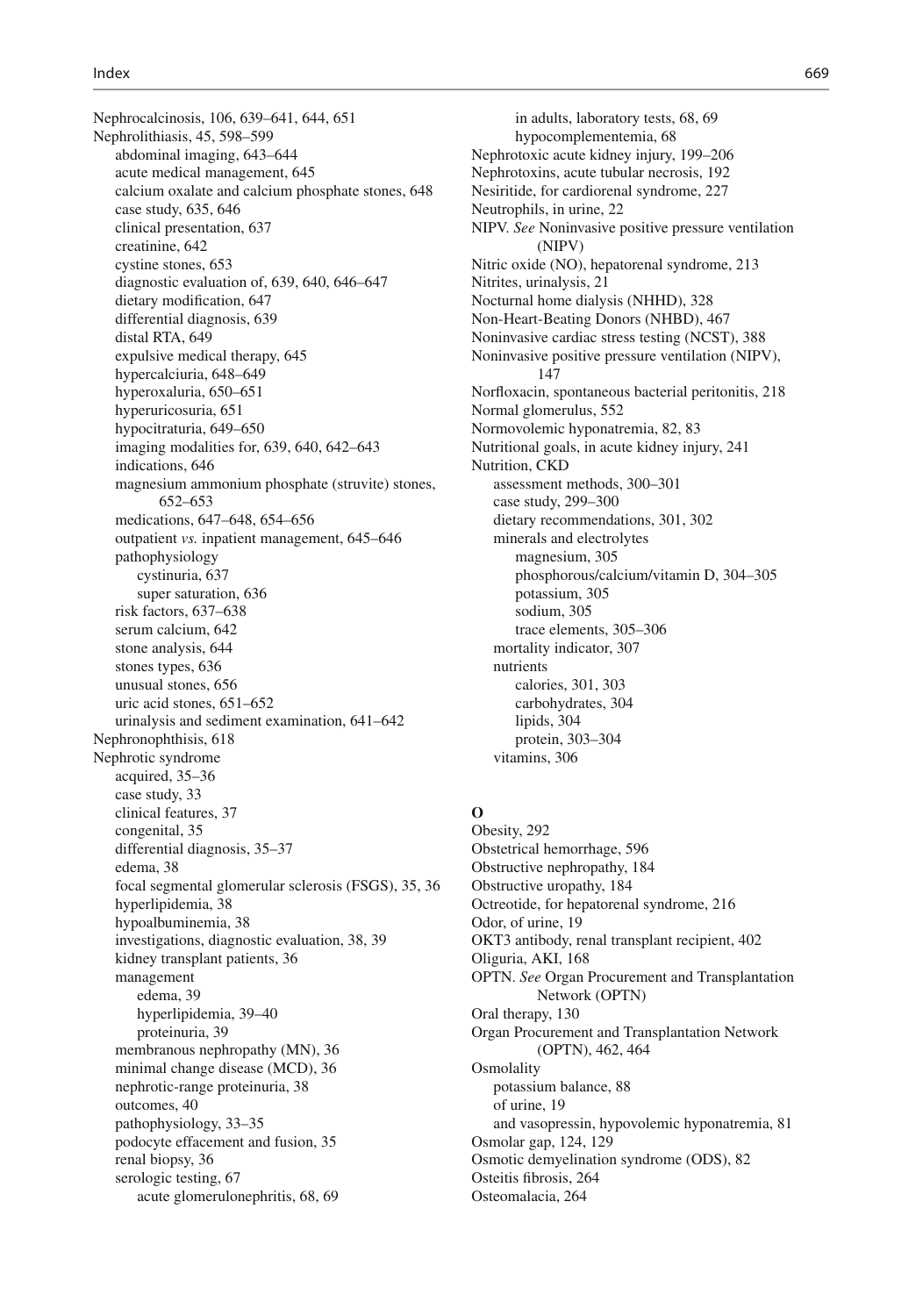### **P**

 Palliative care, in renal disease. *See* Renal disease, palliative care Pamidronate, 108 Panel reactive antibody (PRA), 390 Papilledema, 535 Paraprotein. *See* M protein Parathyroidectomy, MBD, 270, 272 Parathyroid gland, 108 Parathyroid hormone (PTH), 104, 107-108 Parathyroid hormone-related protein (PTHrP),  $105$ Pauci-immune glomerulonephritis, 53, 59, 60 Pegylated interferon, 586 Percutaneous nephrostomy (PCN) tube, 188, 189 Peripheral vascular resistance, 497 Peritoneal dialysis (PD), 586-587 for acute kidney injury, 244 basics of, 350 case study, 349-350 categories, 355 catheter and transfer set, 351, 352 catheter placement, 351-352 description, 350 diffusion and ultrafiltration, 350, 351 exit-site care, 352 goals of, 350, 351 infectious complications exit-site infection, 363 peritonitis, 361–363 tunnel infections, 363 infectious-related indications, 362 modalities, 354-355 noninfectious complications abdominal wall leaks, 358-359 catheter dysfunction, 357-358 EPS, 361 hemoperitoneum, 359-360 hernia formation, 358 hydrothorax, 359 leaks, 358 metabolic, 360 pain, 360 pericatheter leak, 359 ultrafiltration failure, 360, 361 peritoneal equilibration test, 353-354 prescription details, 355-356 solutions, composition of, 352–353 volume management, 356-357 Peritonitis antibiotics, 361, 362 case study, 362-363 diagnosis, 362 epidemiology, 362 incidence, 362 microbiology, 362 organisms causing, 362 Peurperal sepsis, 601 PEW. *See* Protein energy wasting (PEW) Phentolamine, 537 Pheochromocytoma, 524-525

pH, of urine, 19 Phosphorus disorders case study, 115 clinical features, 113-114 complications, 115 definition, 112 differential diagnosis, 114 epidemiology, 112 etiology/pathophysiology, 112-113 Fanconi's syndrome, 113 FGF-23 , 112 hyperphosphatemia, 112–115 hypophosphatemia, 112-115 management, 114 phosphate binders, 114 Physical exam, patient assessment, 5–6 Pigment induced kidney injury, 204 Podocytes effacement and fusion, in nephrotic syndrome, 35 in urine, 22 Polyarteritis nodosa (PAN), 70, 581, 583, 584 Polycystin, 608-610 Post-infectious glomerular nephritis, 600 Post-transplant cancer, 466-467 Post-transplant lymphoproliferative disorders (PTLD) description, 446 diagnosis, 447 incidence, 447 indirect testing, 447 pathology, 447 prognosis, 448 risk factors, 447 therapies, 447-448 WHO classification, 446 Post-transplant metabolic syndrome, 466 Potassium disorders hyperkalemia case study, 87, 100-101 clinical presentation and consequences, 90 definition, 88 diagnostic approach and investigation, 92-95 epidemiology, 88 management, 97-100 hypokalemia case study, 87, 101 clinical presentation and consequences , 89–90 definition, 87 diagnostic approach and investigation, 91-92 epidemiology, 87-88 management, 95-97 mild, 87 laboratory tests, 90 physiology/pathophysiology distal nephron, principal cells of, 89 external potassium balance, 89 internal potassium balance, 88-89 total body potassium content, 88 transtubular potassium gradient, 90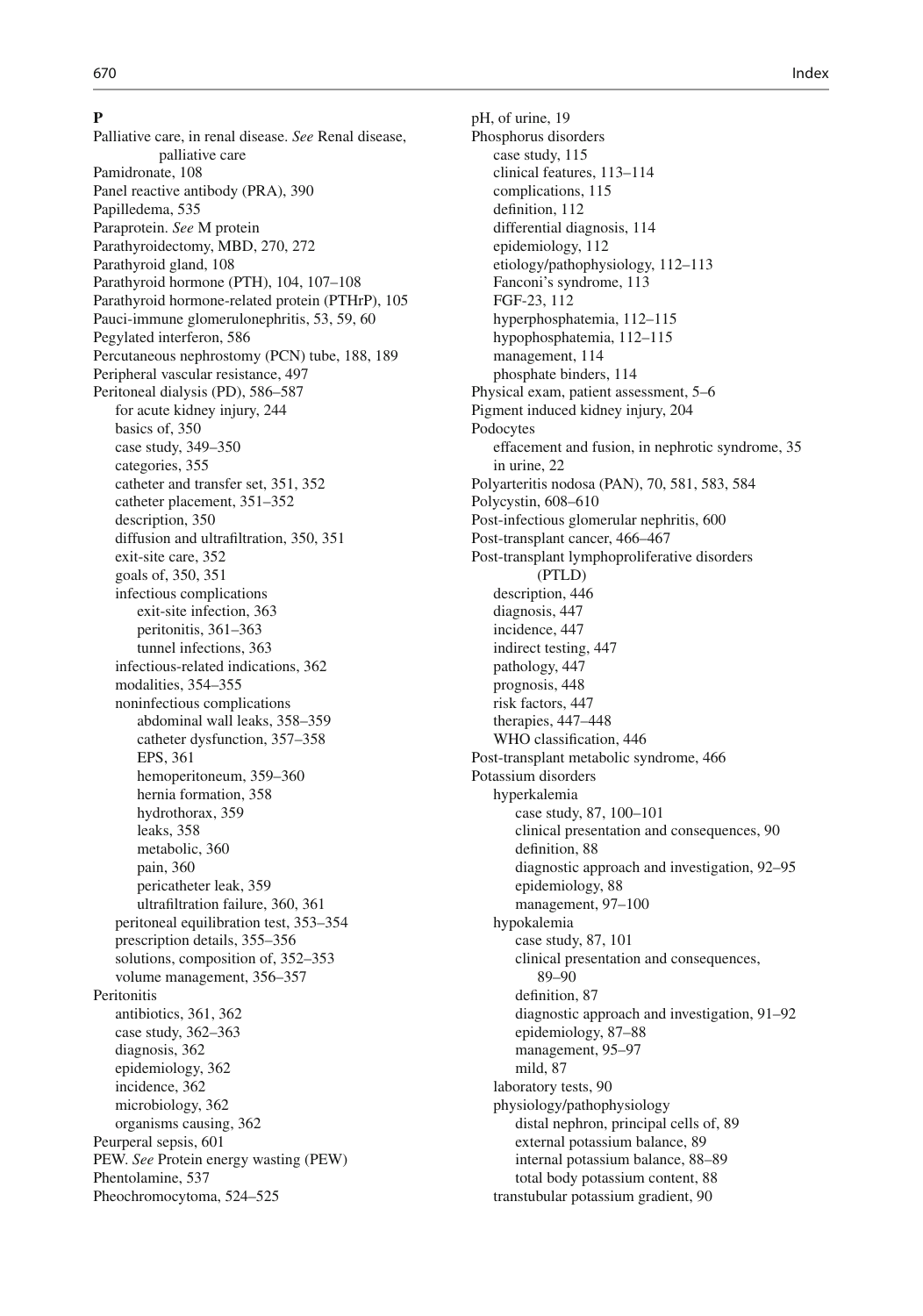Preeclampsia, 542, 599 Pregnancy acquired urinary tract obstruction, 185 acute kidney disease, 595 acute uric acid nephropathy, 602 case study, 593, 604 cortical necrosis, 601 endogenous toxins SCD, 602 uric acid, 602 exogenous toxins indomethacin, 603 ritodrine, 602 hematuria, 601 interstitial nephritis, 603 kidney function testing, 594–595 kidney-related physiology, 594 peurperal sepsis, 601 post-infectious glomerular nephritis, 600 post-renal gravid uterus and ureteral obstruction, 598 nephrolithiasis , 598–599 preeclampsia and HELLP syndrome, 603 prerenal AFLP, 596-597 cardiomyopathy, 598 hyperemesis gravidarium, 596 ICP, 597 milk alkali syndrome, 598 obstetrical hemorrhage, 596 proteinuria, 595 rhabdomyolysis, 601-602 TTP/HUS, 603 Prehypertension, 474, 478 Prerenal azotemia, 167–168 afferent arteriolar vasodilation and efferent arteriolar vasoconstriction, 177, 178 autoregulation, 176 case study, 175, 181 clinical presentation and diagnosis , 177, 178 ABUN/creatinine ratio, 179 drugs, 178-179 FENa, 179, 180 laboratory studies, 179 therapeutic trial, 180 urine studies, 179-180 etiology/pathophysiology , 176–177 intrarenal hemodynamic patterns, 176, 177 management/outcomes, 180 reduced renal perfusion, 176 renal blood flow (RBF) and GFR stability, mechanisms for, 176 renal perfusion pressure, 176, 177 renin-angiotensin system, blockade of, 178 vasodilatory prostaglandins loss, 178 volume depletion, 176-178, 180 Pressure of alveolar carbon dioxide (PACO<sub>2</sub>), respiratory acidosis , 143–144 Primary cilium, 610

Primary hyperaldosteronism, 521-522 Primary hypertension blood pressure, 499 case study, 493, 501 chronic, 499 clinical presentation, 498 definition and epidemiology, 493 diagnosis blood pressure measurement, 494-495 initial evaluation, 496 non-dipper *vs.* dipper, 496 history, 498-499 pathogenesis blood pressure control physiology , 497 environmental or non-genetic factors, 498 genetic factors, 497-498 pregnancy, 497 symptoms and signs, 498 treatment, 500-501 Progressive renal dysfunction, 608 Pro-hypertensive diet, 494 Prostaglandin synthetase, 606 Prostate, urinary tract obstruction and, 185, 187, 188 Protein energy wasting (PEW) calories, 301, 303 characterization, 306 comorbid conditions, 303 magnesium level, 305 nontraditional risk factor, 300 nutritional status, evaluation of, 300-301 treatment of, 306 zinc deficiency, 306 Protein-to-creatinine ratio, 20, 21 Proteinuria, 6 chronic kidney disease, 253, 256 dipstick, 20 glomerular diseases, 21 management, nephrotic syndrome, 38, 39 qualitative analysis, 21 quantitative measurement, 20-21 sulfosalicylic acid test, 20 Pseudohematuria, 46 Pseudohypertension, 477 Psychogenic syndrome, 153 PTLD. *See* Post-transplant lymphoproliferative disorders (PTLD) Pulmonary edema presentation and findings, 540 treatment, 540 Pulmonary renal syndrome, 5–6, 168 Purine catabolism pathway, 220

# **Q**

Quadriplegia, 525-526

### **R**

Radionuclide scintigraphy, 28 Rapamycin, 613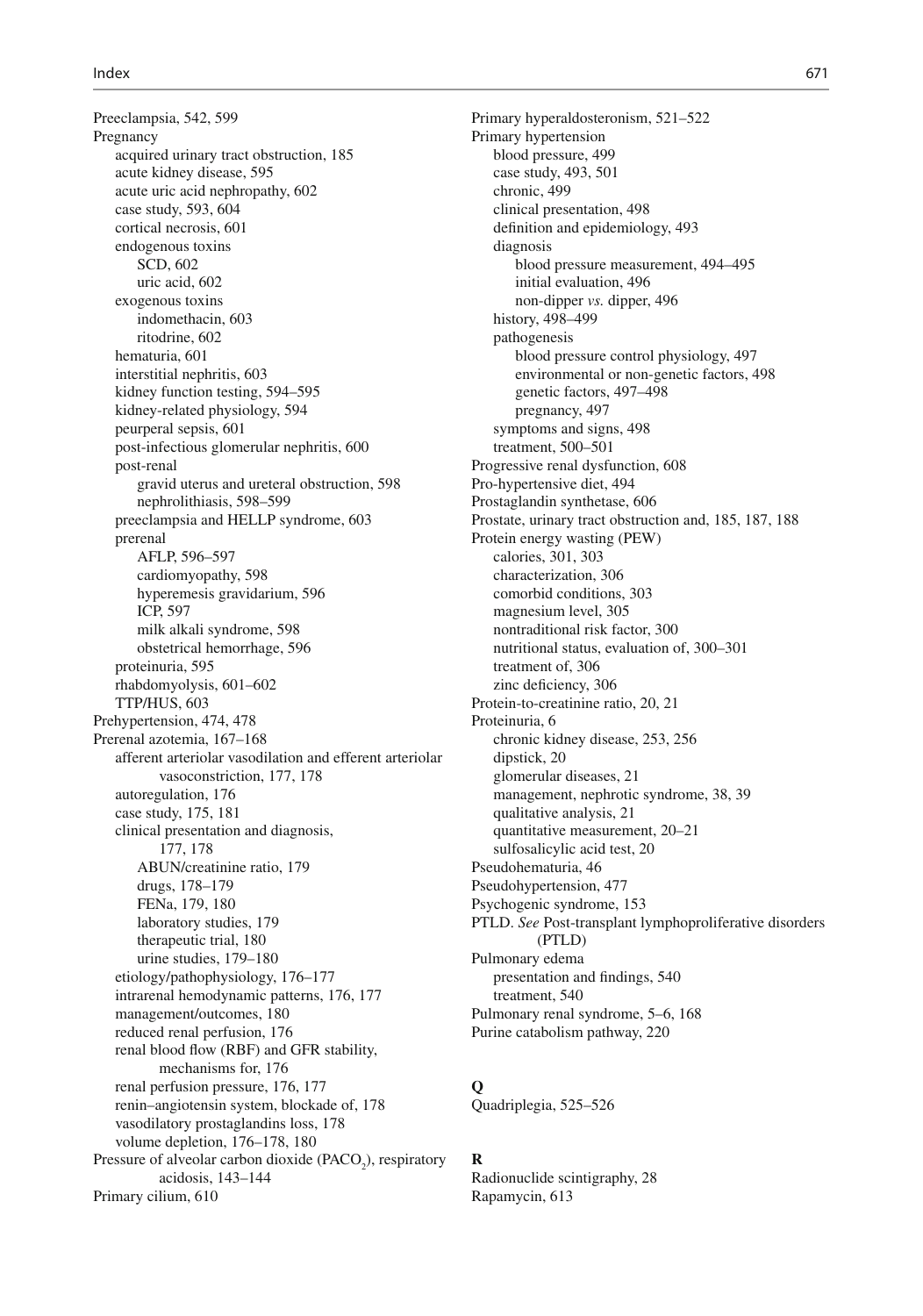Rapidly progressive glomerulonephritis (RPGN) case study, 51 anti-GBM disease, crescents in, 56, 57 cellular crescent and fibrinoid necrosis, ANCA vasculitis , 56 follow-up,  $56-57$ immunofluorescence, anti-IgG antibody deposition, 57 red blood cell casts, 56 causes of, 52 characteristics, 52 classification frequency of types, 53 type I/anti-GBM, 52-53 type II/immune complex, 53 type III/pauci-immune, 53 clinical presentation, 53–54 differential diagnosis, 54-55 follow-up,  $56-57$ investigations, 54 management, 55 outcomes, 55-56 pathophysiology, 52 systemic lupus erythematosus, 564 Rasburicase, for tumor lysis syndrome, 223 Recipient evaluation, kidney transplant case study, 385, 390 cell-based assays, 390 complement-dependent lymphocytotoxicity assay, 390 donor-specific antibodies, 389-390 flow cytometry, 390 histocompatibility testing, 389–390 history, 386 human leukocyte antigens, 389–390 operative risk assessment, 386, 387 physical examination, 386 psychosocial evaluation, 389 renal disease evaluation, 386 screening cardiovascular disease, 388 infectious disease, 388 malignancies, 389 solid-phase assays, 390 surgical considerations, 386, 388 Rejection, acute, 463 Renal artery stenosis, 25, 29 Renal biopsy acute tubular necrosis, 194-195 interpretation of case study, 59, 64 clinical and laboratory information, 63 critical diagnoses, 63 cryoglobulinemia, from case patient, 64 indications, 60 interpretation and report, 62–64 lupus nephritis, classification for, 63 purpose, 59-60 safety of procedure, 61 tissue processing,  $61-62$ value of,  $60-61$ Renal blood flow (RBF), prerenal azotemia, 176

Renal calculi, 654, 656 Renal cystic disease, 611–612 Renal cysts, 610 Renal diagnostic testing approaches case study, 17–18, 23–24, 28–29 abdominal pain, 17-18 differential diagnosis, 23, 28 difficult-to-control hypertension, 18 hypertension and coronary artery disease, 17 proteinuria, 17 renal artery stenosis, 29 subnephrotic proteinuria and microscopic hematuria, 24 imaging, 24 arteriography, 27-28 computed tomography, 26-27 glomerular filtration rate measurement, 27 magnetic resonance imaging, 27 plain radiography, 26 radionuclide scintigraphy, 28 renal diseases, 24 retrograde pyelography, 26 ultrasonography, 25–26 microscopic examination, 21 bacteria, 22 casts, 22-23 cells, 22 crystals, 23 patterns and clinical significance, 23, 24 urinalysis, 18-21 Renal disease, palliative care advance care planning end-of-life discussions, 376 and prognostication, 376 prognostic information, 375, 376 *vs.* traditional advance directives, 375 case study, 367-368 CKD, 373-375 dialysis without selection, 369-370 and end-of-life care, 378-379 end-stage renal disease (ESRD) aging population, emergence of, 369–370 annualized mortality, 369, 371 components of, 374-375 dialysis deaths, 369-370 functional capacity, 370, 372 practicum for, 368-369 symptom, 370 technology-centered program, 369 patient-centered care, 370-373 symptom control, 377-378 Renal disease, patient assessment case study, 3-4, 8-9 laboratory findings, 6-7 patient history family history, 5 medications, 5 systemic diseases,  $4-5$ urologic history, 4 volume status, 4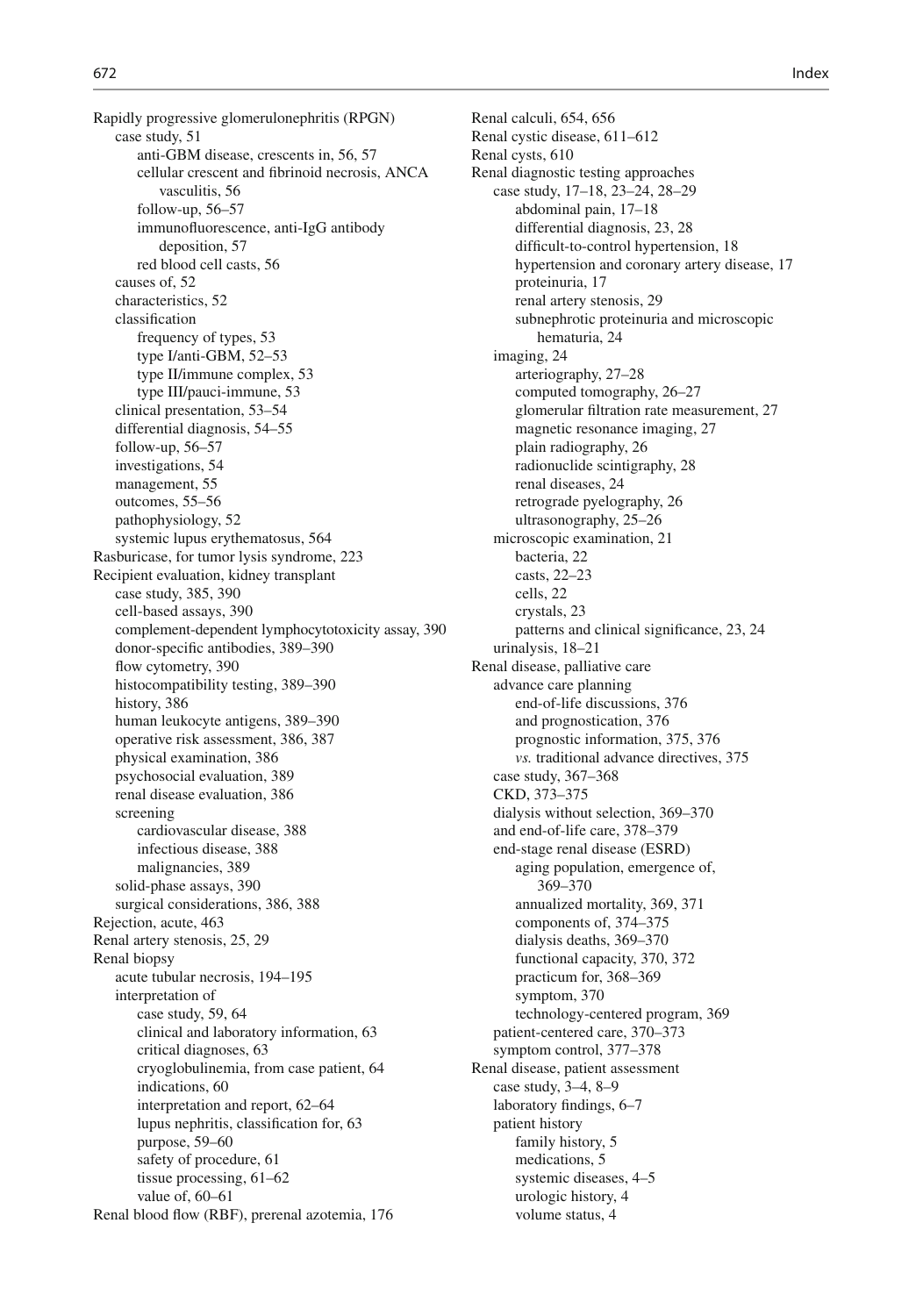physical exam abdomen/genitourinary, 6 head, 5 pulmonary, 5–6 skin and joints, 6 volume status/cardiovascular, 5 secondary causes, 7 ultrasound, 7-8 Renal function, assessment case study, 11, 14, 15 creatinine plasma concentration and glomerular filtration rate, 12-13 plasma concentration changes, factors, 13 creatinine clearance (CrCl), 14 cystatin C,  $15-16$ glomerular filtration rate clearance, 11 creatinine-based estimation formulae, 14-15 substances, 11-12 glomerulus, 11, 12 Renal hypoperfusion, acute tubular necrosis, 192 Renal-limited vasculitis (RLV), 70 Renal osteodystrophy, 264 Renal perfusion pressure, prerenal azotemia, 176, 177 Renal replacement therapy (RRT) for acute kidney injury advantages and disadvantages , 243 considerations in, 243 continuous renal replacement therapy, 244, 245 diffusion and convection, 242 extended daily dialysis, 244 in ICU, treatment modality, 242 indications for, 243 intermittent hemodialysis, 242 peritoneal dialysis, 244 selection of,  $241-242$ sustained low-efficiency dialysis, 244 hepatorenal syndrome, 217 hyperkalemia, 100 patient counseling autosomal dominant polycystic kidney disease, 325, 329 case study, 325, 329-330 central venous catheter access, 328 dialysis preparation, 327–328 end-stage renal disease options, 325–326 in-center nocturnal hemodialysis, 328 late stage kidney disease, 330 modality selection, 328 nocturnal home dialysis, 328 outcomes, 328 palliative care, 329 peritoneal dialysis catheter, 329 transplantation, consideration of, 326–327 vascular access preparation, 328 Renal tubular acidosis (RTA), 636, 637, 640–642, 646 Renal ultrasound, 644 Renin, 90, 91

 Renin–angiotensin–aldosterone system (RAAS) blockade, 557-558 proteinuria, 256 Renin–angiotensin system (RAS) beta blockers, 557 blockade, 178, 484, 485 blood pressure control, 557 CCB<sub>s</sub>, 557 RAAS blockade, 557-558 Renin producing tumors, 527 Renovascular disease, 519 Resistant hypertension case study, 544 treatment, 543-544 white coat, 543 Resistive index, 26 Respiratory acidosis, 157, 159 alveolar hypoventilation, 143-144 case study, 143, 147-148 diagnosis,  $145-146$ etiology, 144-145 pathophysiology, 144-145 treatment of, 147 Respiratory alkalosis, 159 alveolar hyperventilation, 151, 152 case study, 151, 155 diagnosis, 154-155 etiology, 153 pathophysiology, 152 symptoms of,  $153-154$ treatment, 154-155 Respiratory tract infection, 453-454 Retinopathy, 555 Retrograde pyelography, 26 urinary tract obstruction, 188 Rhabdomyolysis , 601–602 Ribavirin, 586 Risk, injury, failure, loss, end-stage (RIFLE) criteria, 166 Rituximab, 573 RPGN. *See* Rapidly progressive glomerulonephritis (RPGN) RTA. *See* Renal tubular acidosis (RTA)

# **S**

Saline diuresis, calcium disorders, 108 SBP. *See* Systolic blood pressure (SBP) Scientific Registry of Transplant Recipients (SRTR), 462, 464 Secondary hypertension ACE inhibitor, 528, 529 ARAS, 520-521 case study, 517 causes coarctation of aorta, 527-528 medications associated with, 528, 529 sleep apnea, 528 CKD, 519 Cushing syndrome, 522–523 diagnosis, 528-530 fibromuscular dysplasia, 519–520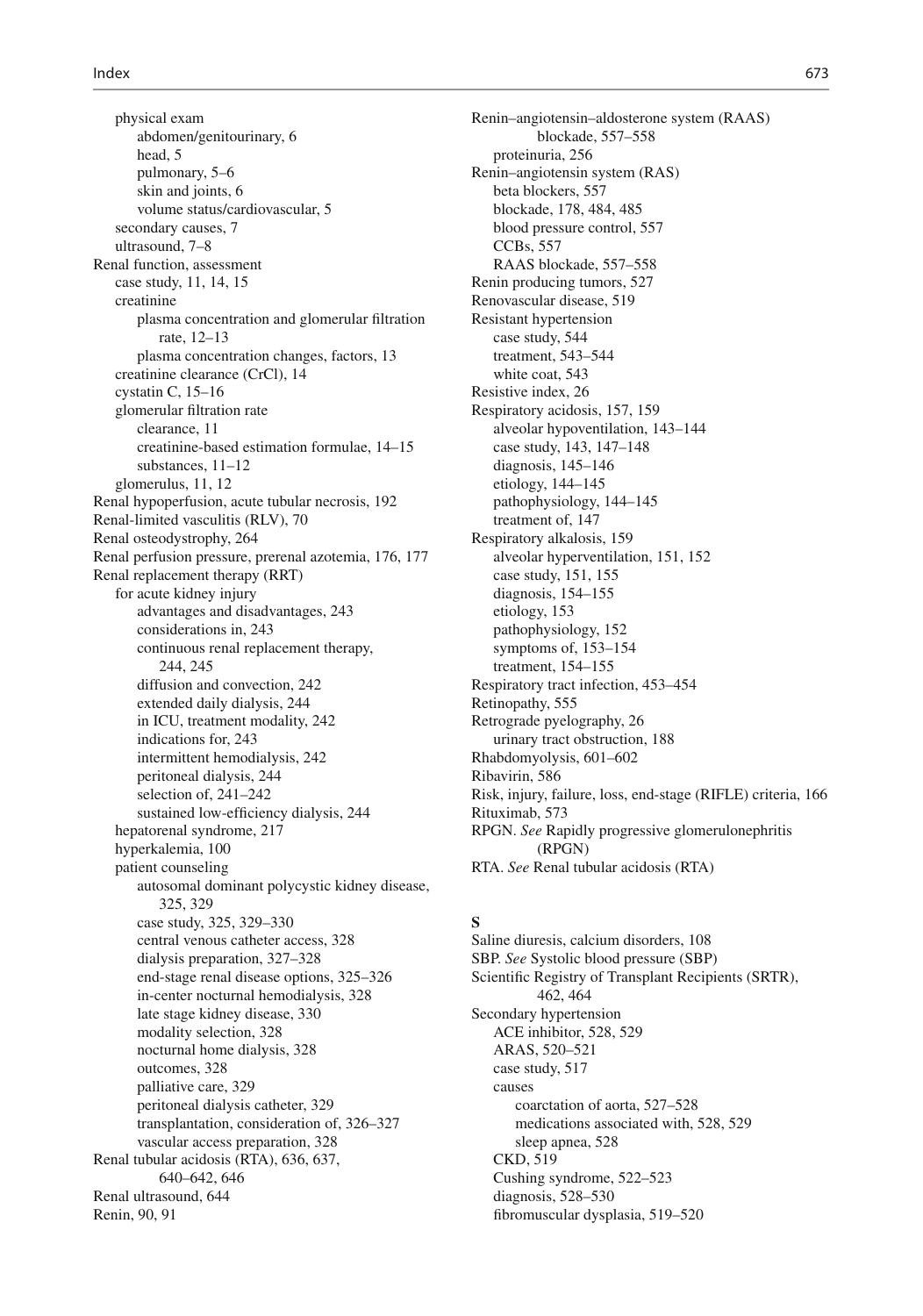Secondary hypertension (*cont*.) genetic causes, 527 medical causes, 518 mineralocorticoid associated, 521 neuroendocrine and neurologic causes acromegaly, 526-527 endocrine causes, 526 hyperparathyroidism, 526 intracranial pressure and intracranial vascular events, 525 pheochromocytoma, 524–525 quadriplegia, 525-526 renin producing tumors, 527 thyroid disorders, 526 primary hyperaldosteronism, 521-522 renovascular disease, 519 steroid metabolism disorders apparent mineralocorticoid excess, 523-524 congenital adrenal hyperplasia, 524 familial hyperaldosteronism type II, 524 glucocorticoid remediable, 524 licorice ingestion, 523 Sensorineural deafness, 616 Sepsis, 177, 180 acute tubular necrosis, 194, 195 Serologic testing, in glomerular diseases in ANCA-associated vasculitis, 70 assays, 71 and disease flares,  $71-72$ in anti-glomerular basement membrane disease, 69 antiphospholipid Ab syndrome (APLS), 73 case study, 67, 73 lupus nephritis, 72-73 nephrotic syndrome acute glomerulonephritis, 68, 69 in adults, laboratory tests, 68, 69 hypocomplementemia, 68 Serum anion gap, acid–base disorders, 160 Serum calcium, 642 Serum creatinine, 170 Shafazand, S., 143, 151 Short-term kidney transplant outcomes, 462 SIAD. *See* Syndrome of inappropriate antidiuresis (SIAD) Sickle cell disease (SCD), 602 Silent killer. *See* Hypertension Silver stain, 61, 62 Sirolimus, 404, 613 Skeletal muscle weakness, potassium disorders, 90 Sleep apnea, 528 Sodium bicarbonate, intracellular potassium shift, 98, 99 Sodium polystyrene sulfonate, hyperkalemia, 99 Soft tissue calcification, 264 Specific gravity, of urine, 19 Spurious hyperkalemia, 93 SRTR. *See* Scientific registry of transplant recipients (SRTR) Staghorn calculi, 643, 652, 653 Standard-criteria donor (SCD), 386

Statins, 293, 294 Steroid metabolism disorders apparent mineralocorticoid excess , 523–524 congenital adrenal hyperplasia, 524 familial hyperaldosteronism Type II, 524 glucocorticoid remediable, 524 licorice ingestion, 523 Subendothelial deposits, lupus erythematosus, 563, 568 Sub-epithelial space, lupus erythematosus, 568 Sulfosalicylic acid test, for proteinuria, 20 Sustained low-efficiency dialysis (SLED), for acute kidney injury, 244 Sympathetic nervous system, potassium balance, 88 Syndrome of inappropriate antidiuresis (SIAD) definition, 82 diagnostic criteria, 82 drugs, 82 Systemic diseases, patient assessment, 4-5 Systemic lupus erythematosus (SLE), 54, 55 ACR, 565-566 anti-chromatin antibodies, 566 anti-C1q antibodies, 567 autoantibody specificities, 565-566 case study ANA, 563 endocapillary, 563 subendothelial, 563 class V treatment, 574–575 clinical pathologic correlations, 565-566 decreasing risk, 576 differential diagnosis, 568 epidemiology, 564 etiology/pathophysiology , 564–565 glucocorticoid therapy, 569 immunosuppression, 574 immunosuppressive therapy, 575 ISN/RPS classification, 568 MMF, 569, 573, 574 non-immunomodulatory treatment, 568-569 pulsed cyclophosphamide clinical trials, 570-572 non-immunosuppressive treatment, 573 rituximab, 573 serologic testing, 72, 73 tacrolimus, 573-574 treatment, 568 urinary biomarkers, 567 Systolic blood pressure (SBP), 509-511

# **T**

Tachypnea, respiratory alkalosis, 152 Tacrolimus, 403, 573-574 Tamm–Horsfall protein (THP), 623 Target organ damage (TOD), 535 Terlipressin, for hepatorenal syndrome, 216 Thalidomide, 628, 629 Thiazide diuretics , 485, 489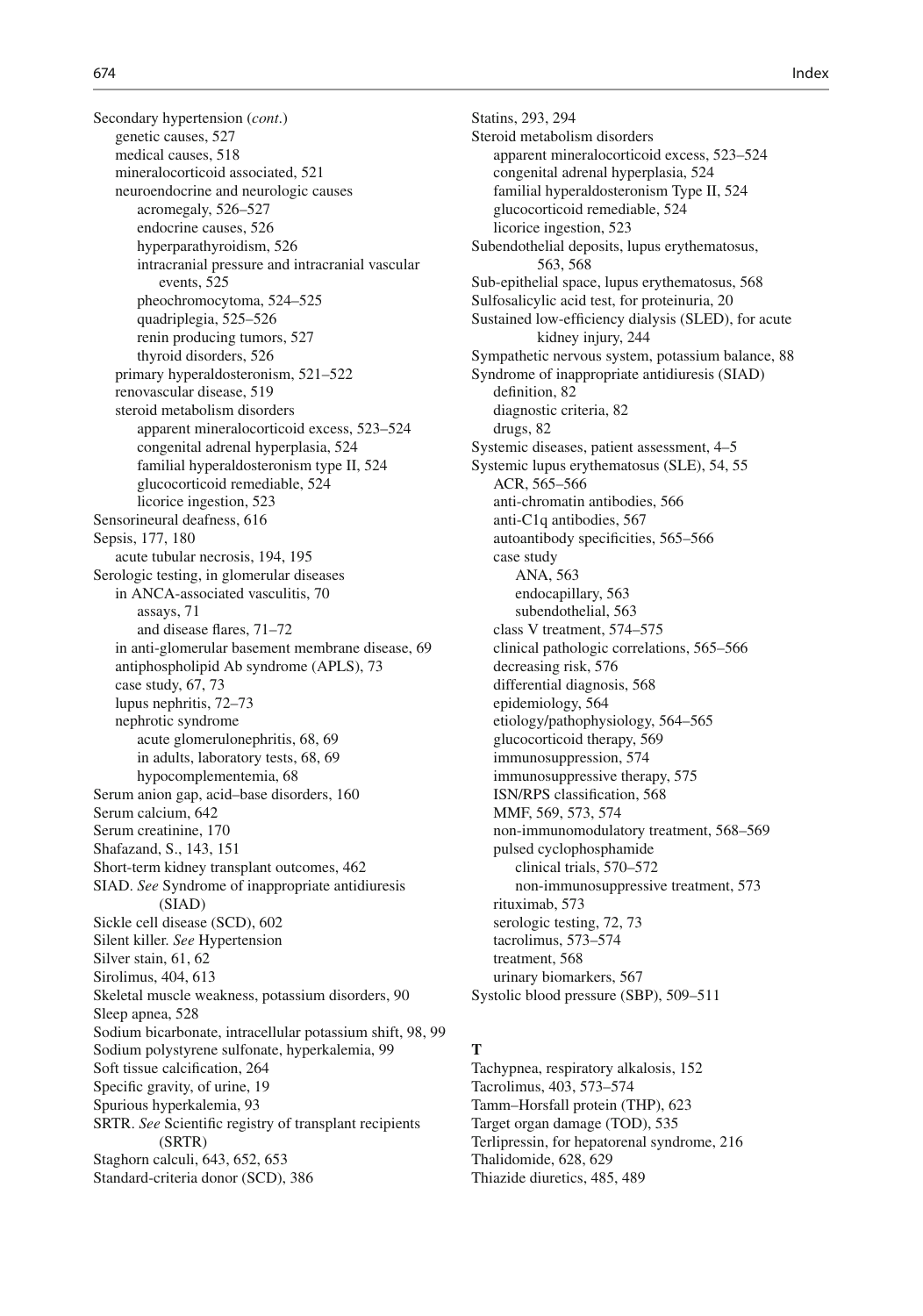Thin basement membrane nephropathy (TBMN), 44, 45 clinical features, 616 genetics, 616 renal pathology, 616–617 treatment, 617 Thrombocytopenic purpura (TTP), 603 Thymoglobulin, 401, 402 Tissue processing, renal biopsy,  $61-62$  TLS. *See* Tumor lysis syndrome (TLS) TNF-like weak inducer of apoptosis (TWEAK), 567 Tolvaptan, 613 hyponatremia, 84 Tolwani, A.J. , 165 Toonkel, R., 151 Toxins, acute tubular necrosis, 192 Transjugular intrahepatic portosystemic shunt (TIPS) , 216–217 Transtubular potassium gradient (TTKG), 90, 94 Trials of Hypertension Prevention (TOHP), 507 Triple phosphate crystals, 641 Tubular cells toxicity, 203 in urine, 22 Tubular changes, acute tubular necrosis, 193 Tubular injury, 168 Tumor lysis syndrome (TLS), 169 case study, 219 Burkitt lymphoma, 224 clinical features, 221 diagnosis, 221 electrolyte management, 223 epidemiology, 220 hemodialysis, 223 hyperphosphatemia, 221 hyperuricemia, 220-221 hypouricemic agents, 222–223 laboratory and clinical, Cairo and Bishop definition of, 221 management and preventive measures, 221, 222 metabolic derangements, 219 pathophysiology, 220 patient risk stratification, 222 prognosis, 224 volume expansion, 221-222

### $\mathbf{I}$

 Ultrasound bladder, 26 contour of kidney, exophytic mass, 26 echotexture, 25 kidney size, 25 renal calculi and cysts, 25 renal disease, patient assessment, 7-8 renal vasculature, 25-26 solid renal mass, 25, 26 urinary obstruction, 25 urinary tract obstruction, 187-188 Urea splitting organisms, 641, 652

Ureteral obstruction, 598 Uric acid, 509 crystals, 642 stones, 651–652 Urinalysis, 6, 555 acute tubular necrosis, 194 bile pigments, 21 color, 18 glucose, 19-20 hematuria, 45-48 hemoglobin, 19 ketones, 21 leukocyte esterase, 21 nitrites, 21 odor, 19 osmolality, 19 pH, 19 protein, 20-21 specific gravity, 19 turbidity, 18-19 urine collection, 18 Urinary biomarkers, 567 Urinary citrate, 636, 637, 648-651 Urinary obstruction, ultrasound, 8, 25 Urinary tract infection (UTI), 418-419 Urinary tract obstruction (UTO) acquired causes congenital causes, 185 extrinsic causes, 185 intrinsic causes, intraluminal and intramural processes , 184–185 case study, 183, 189 clinical presentation and diagnosis, 186-187 epidemiology, 184 management specific therapy, 188 volume and electrolyte management, 188-189 obstructive nephropathy, 184 obstructive uropathy, 184 pathophysiology abnormal acidification, 186 vasoconstrictors and vasodilators imbalance, 185 prognosis, 189 radiologic evaluation, 187-188 Urinary uric acid excretion, 485 Urine albumin excretion, 551-555 Urine alkalinization, 647, 651, 653 Urine anion gap (UAG), metabolic acidosis, 127, 128 Urine free water loss, 83 Urologic history, patient assessment, 4

# **V**

Vaptan, hyponatremia, 84 Vascular abnormalities, acute tubular necrosis, 192-193 Vascular injury, 169 Vasoconstrictor therapy, hepatorenal syndrome, 216 Vasopressin, 240, 609-611, 613 Vasopressors, for acute kidney injury, 240